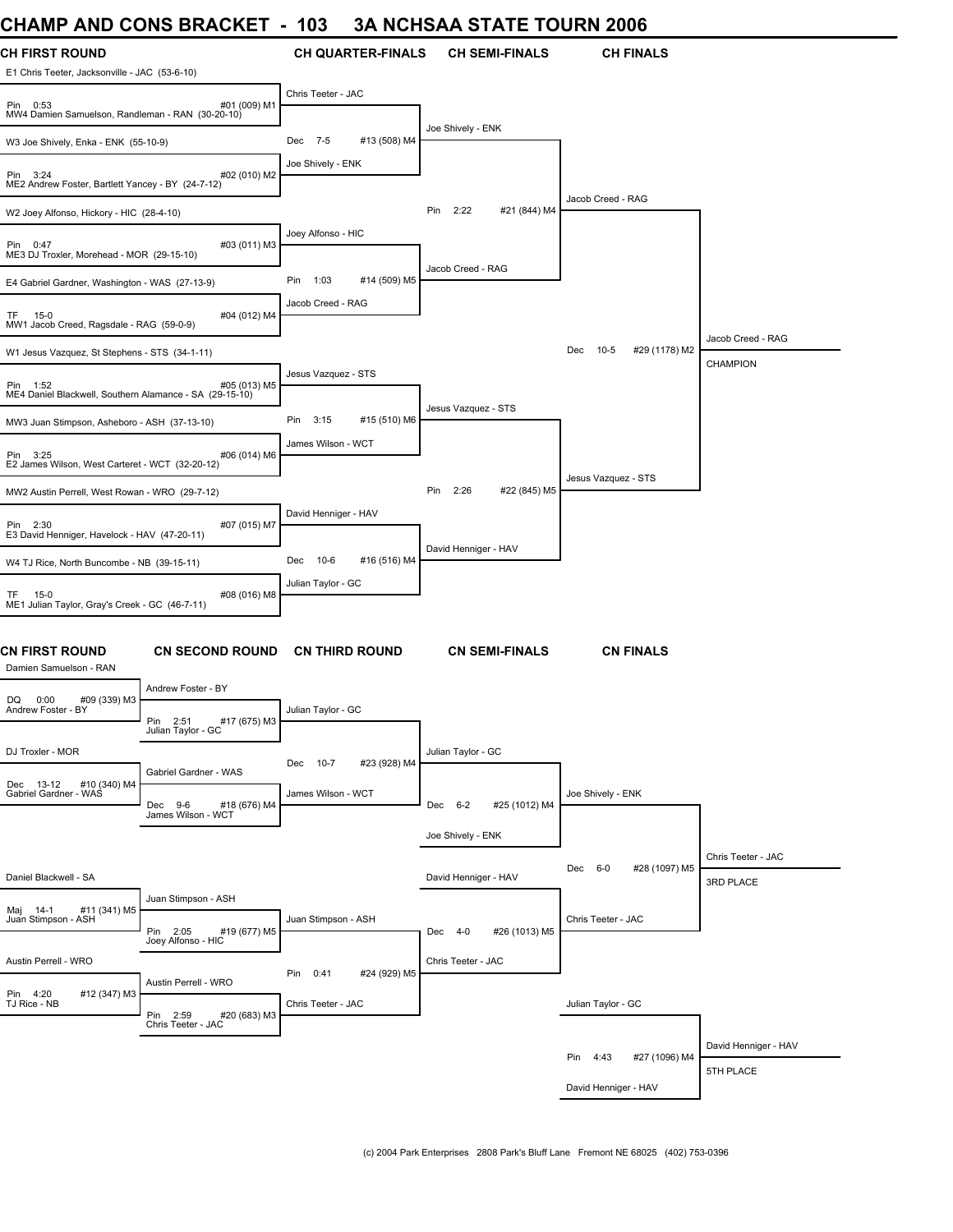# **CHAMP AND CONS BRACKET - 112 3A NCHSAA STATE TOURN 2006**

| CHAMP AND CONS BRACKET                                         |                                                     | 112<br>$\blacksquare$          | 3A NGHSAA STATE TOUKN 2006 |                                |                               |
|----------------------------------------------------------------|-----------------------------------------------------|--------------------------------|----------------------------|--------------------------------|-------------------------------|
| <b>CH FIRST ROUND</b>                                          |                                                     | <b>CH QUARTER-FINALS</b>       | <b>CH SEMI-FINALS</b>      | <b>CH FINALS</b>               |                               |
| W1 Gabe Lockett, R S Central - RSC (46-2-12)                   |                                                     |                                |                            |                                |                               |
| Pin 2:50<br>MW4 Brandon Ervin, Mooresville - MOO (37-14-11)    | #01 (033) M1                                        | Gabe Lockett - RSC             |                            |                                |                               |
| ME3 William Mesar, Northeast Guilford - NEG (16-10-10)         |                                                     | 5:03<br>#13 (517) M5<br>Pin    | Gabe Lockett - RSC         |                                |                               |
| TF 17-0<br>E2 Nathan Fennell, Havelock - HAV (50-7-12)         | #02 (034) M2                                        | Nathan Fennell - HAV           |                            |                                |                               |
| ME2 KJ Stanley, South Johnston - SJ (19-18-10)                 |                                                     |                                | Dec 5-3<br>#21 (846) M6    | Gabe Lockett - RSC             |                               |
| Pin 3:39<br>E3 Doogie Niemond, Southern Wayne - SWA (34-11-11) | #03 (035) M3                                        | Doogie Niemond - SWA           |                            |                                |                               |
| W4 Jared Tenney, Forestview - FOR (21-13-10)                   |                                                     | Maj 17-5<br>#14 (518) M6       | Ian Coggin - SEG           |                                |                               |
| Pin 3:33<br>MW1 Ian Coggin, Southeast Guilford - SEG (25-1-10) | #04 (036) M4                                        | Ian Coggin - SEG               |                            |                                |                               |
| E1 Chris Tesar, Eastern Wayne - EWA (59-1-10)                  |                                                     |                                |                            | Pin<br>3:21<br>#29 (1181) M2   | Gabe Lockett - RSC            |
| TF 17-1<br>ME4 Justin Vaugh, Williams - WIL (18-8-9)           | #05 (037) M5                                        | Chris Tesar - EWA              |                            |                                | CHAMPION                      |
| W3 Cody Wooten, North Gaston - NG (47-14-9)                    |                                                     | $5 - 0$<br>#15 (524) M4<br>Dec | Chris Tesar - EWA          |                                |                               |
| Maj 14-4<br>MW2 Dee Fonville, Asheboro - ASH (36-12-10)        | #06 (038) M6                                        | Cody Wooten - NG               |                            |                                |                               |
| W2 Mark Taylor, Enka - ENK (58-10-11)                          |                                                     |                                | Dec 2-1<br>#22 (852) M4    | Chris Tesar - EWA              |                               |
| Dec 8-2<br>MW3 Ben Cloninger, Lake Norman - LKN (35-5-12)      | #07 (039) M7                                        | Mark Taylor - ENK              |                            |                                |                               |
| E4 Jonathan Langholtz, Jacksonville - JAC (48-20-10)           |                                                     | 4:29<br>#16 (525) M5<br>Pin    | Mark Taylor - ENK          |                                |                               |
| Dec 7-2<br>ME1 Chris Stanley, Morehead - MOR (51-16-10)        | #08 (040) M8                                        | Jonathan Langholtz - JAC       |                            |                                |                               |
| CN FIRST ROUND<br>Brandon Ervin - MOO                          | <b>CN SECOND ROUND</b>                              | <b>CN THIRD ROUND</b>          | <b>CN SEMI-FINALS</b>      | <b>CN FINALS</b>               |                               |
| Pin 2:23<br>#09 (348) M4                                       | Brandon Ervin - MOO                                 |                                |                            |                                |                               |
| William Mesar - NEG                                            | Dec 3-2<br>#17 (684) M4<br>Jonathan Langholtz - JAC | Jonathan Langholtz - JAC       |                            |                                |                               |
| KJ Stanley - SJ                                                | Jared Tenney - FOR                                  | Dec 8-3<br>#23 (930) M6        | Jonathan Langholtz - JAC   |                                |                               |
| Dec 4-3<br>#10 (349) M5<br>Jared Tenney - FOR                  | #18 (685) M5<br>Dec<br>$10 - 7$<br>Cody Wooten - NG | Cody Wooten - NG               | Dec 9-2<br>#25 (1014) M6   | Ian Coggin - SEG               |                               |
|                                                                |                                                     |                                | Ian Coggin - SEG           |                                |                               |
| Justin Vaugh - WIL                                             |                                                     |                                | Mark Taylor - ENK          | #28 (1104) M4<br>$11-3$<br>Maj | lan Coggin - SEG<br>3RD PLACE |
| Dec 12-8<br>#11 (355) M3                                       | Justin Vaugh - WIL                                  |                                |                            |                                |                               |
| Dee Fonville - ASH                                             | Dec 8-2<br>#19 (691) M3<br>Doogie Niemond - SWA     | Doogie Niemond - SWA           | #26 (1020) M4<br>Dec 9-2   | Mark Taylor - ENK              |                               |
| Ben Cloninger - LKN                                            |                                                     | $3 - 2$<br>#24 (936) M4<br>Dec | Doogie Niemond - SWA       |                                |                               |
| Dec 3-2<br>#12 (356) M4<br>Chris Stanley - MOR                 | Chris Stanley - MOR<br>Dec 9-2<br>#20 (692) M4      | Nathan Fennell - HAV           |                            | Jonathan Langholtz - JAC       |                               |
|                                                                | Nathan Fennell - HAV                                |                                |                            |                                | Jonathan Langholtz - JAC      |
|                                                                |                                                     |                                |                            | #27 (1098) M6<br>Dec 5-3       | 5TH PLACE                     |
|                                                                |                                                     |                                |                            | Doogie Niemond - SWA           |                               |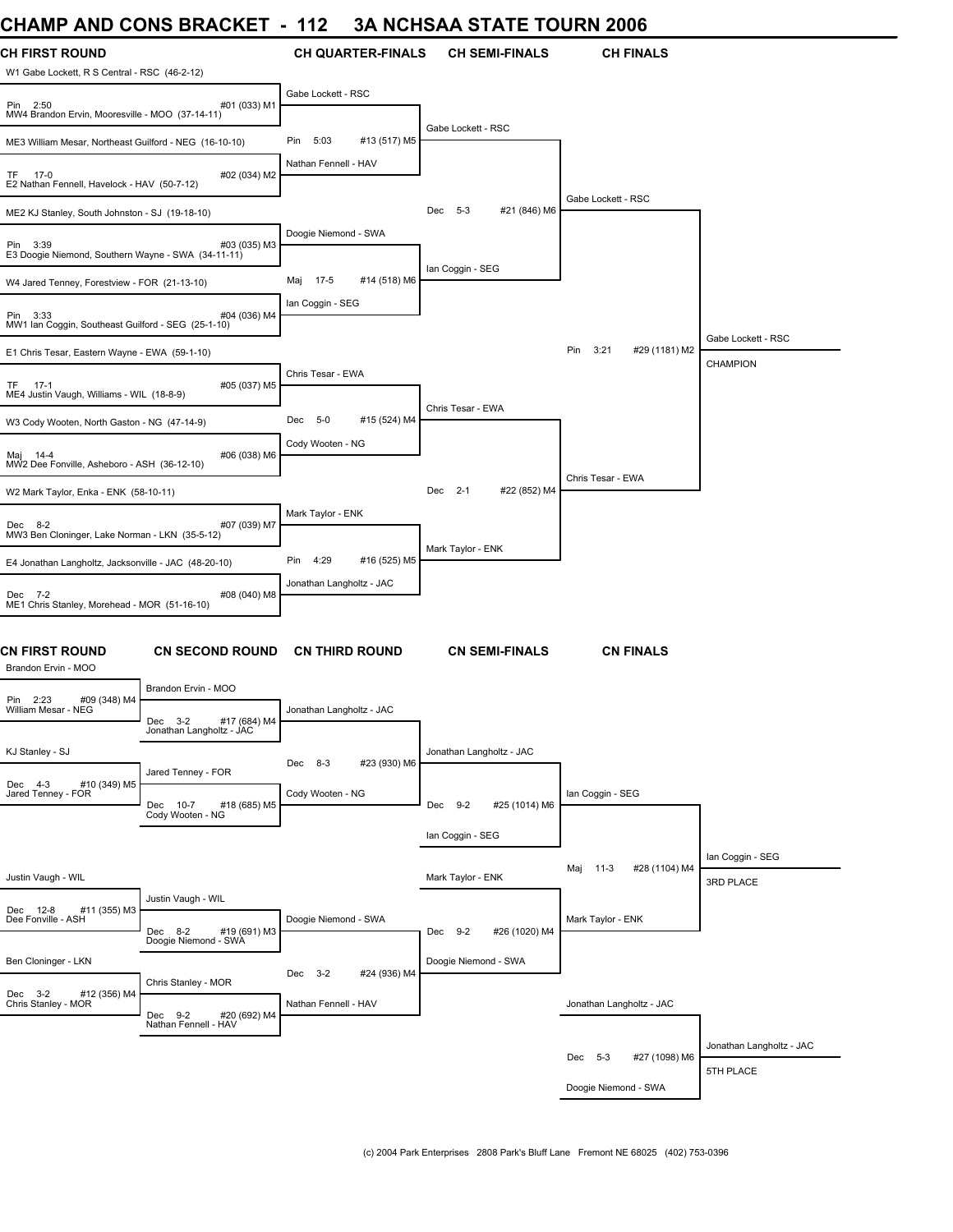#### **CHAMP AND CONS BRACKET - 119 3A NCHSAA STATE TOURN 2006**

| VIIAIVIF AIVU<br><b>UUINU DINAUNLI</b>                                               |                          | I I J                 |                          |                     |                       | JA NUTJAA STATE TUUNN 2000      |                               |
|--------------------------------------------------------------------------------------|--------------------------|-----------------------|--------------------------|---------------------|-----------------------|---------------------------------|-------------------------------|
| <b>CH FIRST ROUND</b><br>E1 Ngu Tran, Cb Aycock - CBA (49-5-11)                      |                          |                       | <b>CH QUARTER-FINALS</b> |                     | <b>CH SEMI-FINALS</b> | <b>CH FINALS</b>                |                               |
| TF 17-1<br>W4 Travis Paap, St Stephens - STS (39-23-10)                              | #01 (057) M1             | Ngu Tran - CBA        |                          |                     |                       |                                 |                               |
| MW3 Luis Ramos, Parkland - PKL (53-11-9)                                             |                          | Dec<br>$2 - 1$        | #13 (526) M6             | Ngu Tran - CBA      |                       |                                 |                               |
| Dec 4-0<br>ME2 Aaron Rodriguez, Gray's Creek - GC (47-11-11)                         | #02 (058) M2             | Luis Ramos - PKL      |                          |                     |                       |                                 |                               |
| MW2 Dewayne Smith, West Rowan - WRO (28-7-12)                                        |                          |                       |                          | Dec<br>7-5          | #21 (853) M5          | Ngu Tran - CBA                  |                               |
| Maj 11-0<br>ME3 Tony Fernandez, Union Pines - UP (50-22-10)                          | #03 (059) M3             | Dewayne Smith - WRO   |                          |                     |                       |                                 |                               |
| E4 Phillip Cartwright, Dh Conley - DHC (37-8-11)                                     |                          | Dec<br>14-9           | #14 (532) M4             | Dewayne Smith - WRO |                       |                                 |                               |
| Dec 5-1<br>W1 Victor Golden, Enka - ENK (49-10-10)                                   | #04 (060) M4             | Victor Golden - ENK   |                          |                     |                       |                                 |                               |
| ME1 Bobby Shanor, Morehead - MOR (69-6-10)                                           |                          |                       |                          |                     |                       | Dec<br>$4 - 3$<br>#29 (1184) M2 | Bobby Shanor - MOR            |
| Dec 9-8<br>MW4 Erik Fowlie, Concord - CON (34-16-10)                                 | #05 (061) M5             | Bobby Shanor - MOR    |                          |                     |                       |                                 | CHAMPION                      |
| W3 Colby Mchone, North Buncombe - NB (32-15-11)                                      |                          | Dec<br>13-6           | #15 (533) M5             | Bobby Shanor - MOR  |                       |                                 |                               |
| Maj 9-1<br>E2 Adam Justice, Jacksonville - JAC (44-13-10)                            | #06 (062) M6             | Adam Justice - JAC    |                          |                     |                       |                                 |                               |
| W2 Frank Moses, North Gaston - NG (46-11-11)                                         |                          |                       |                          | Dec<br>$4-2$        | #22 (854) M6          | Bobby Shanor - MOR              |                               |
| Pin 1:46<br>E3 Matt Bowman, Havelock - HAV (33-22-12)                                | #07 (063) M7             | Frank Moses - NG      |                          |                     |                       |                                 |                               |
| ME4 Josh Mcdonald, Northeast Guilford - NEG (21-8-10)                                |                          | Dec 5-4               | #16 (534) M6             | Frank Moses - NG    |                       |                                 |                               |
| TF.<br>18-1<br>MW1 Ryan Litaker, Northwest Cabbarus - NWC (47-16-12)                 | #08 (064) M8             | Ryan Litaker - NWC    |                          |                     |                       |                                 |                               |
| CN FIRST ROUND<br>Travis Paap - STS                                                  | <b>CN SECOND ROUND</b>   | <b>CN THIRD ROUND</b> |                          |                     | <b>CN SEMI-FINALS</b> | <b>CN FINALS</b>                |                               |
| Travis Paap - STS<br>#09 (357) M5<br>Dec 4-3                                         |                          |                       |                          |                     |                       |                                 |                               |
| Aaron Rodriguez - GC<br>Dec 4-1<br>Ryan Litaker - NWC                                | #17 (693) M5             | Travis Paap - STS     |                          |                     |                       |                                 |                               |
| Tony Fernandez - UP                                                                  | Phillip Cartwright - DHC | Dec 6-1               | #23 (937) M5             | Adam Justice - JAC  |                       |                                 |                               |
| #10 (363) M3<br>Maj 9-0<br>Philip Cartwright - DHC<br>Dec 7-5<br>Adam Justice - JAC  | #18 (699) M3             | Adam Justice - JAC    |                          | Dec 6-1             | #25 (1021) M5         | Dewayne Smith - WRO             |                               |
|                                                                                      |                          |                       |                          | Dewayne Smith - WRO |                       |                                 |                               |
| Erik Fowlie - CON                                                                    |                          |                       |                          | Frank Moses - NG    |                       | Dec<br>$8 - 7$<br>#28 (1106) M6 | Frank Moses - NG<br>3RD PLACE |
| Erik Fowlie - CON<br>Maj 13-3<br>#11 (364) M4                                        |                          |                       |                          |                     |                       |                                 |                               |
| Colby Mchone - NB<br>Dec 5-4<br>Victor Golden - ENK                                  | #19 (700) M4             | Victor Golden - ENK   |                          | Pin 0:44            | #26 (1022) M6         | Frank Moses - NG                |                               |
| Matt Bowman - HAV<br>Matt Bowman - HAV                                               |                          | Dec 6-1               | #24 (938) M6             | Luis Ramos - PKL    |                       |                                 |                               |
| $9 - 4$<br>OT<br>#12 (365) M5<br>Josh Mcdonald - NEG<br>Pin 2:56<br>Luis Ramos - PKL | #20 (701) M5             | Luis Ramos - PKL      |                          |                     |                       | Adam Justice - JAC              |                               |
|                                                                                      |                          |                       |                          |                     |                       |                                 | Luis Ramos - PKL              |
|                                                                                      |                          |                       |                          |                     |                       | Dec 6-5<br>#27 (1105) M5        | 5TH PLACE                     |
|                                                                                      |                          |                       |                          |                     |                       | Luis Ramos - PKL                |                               |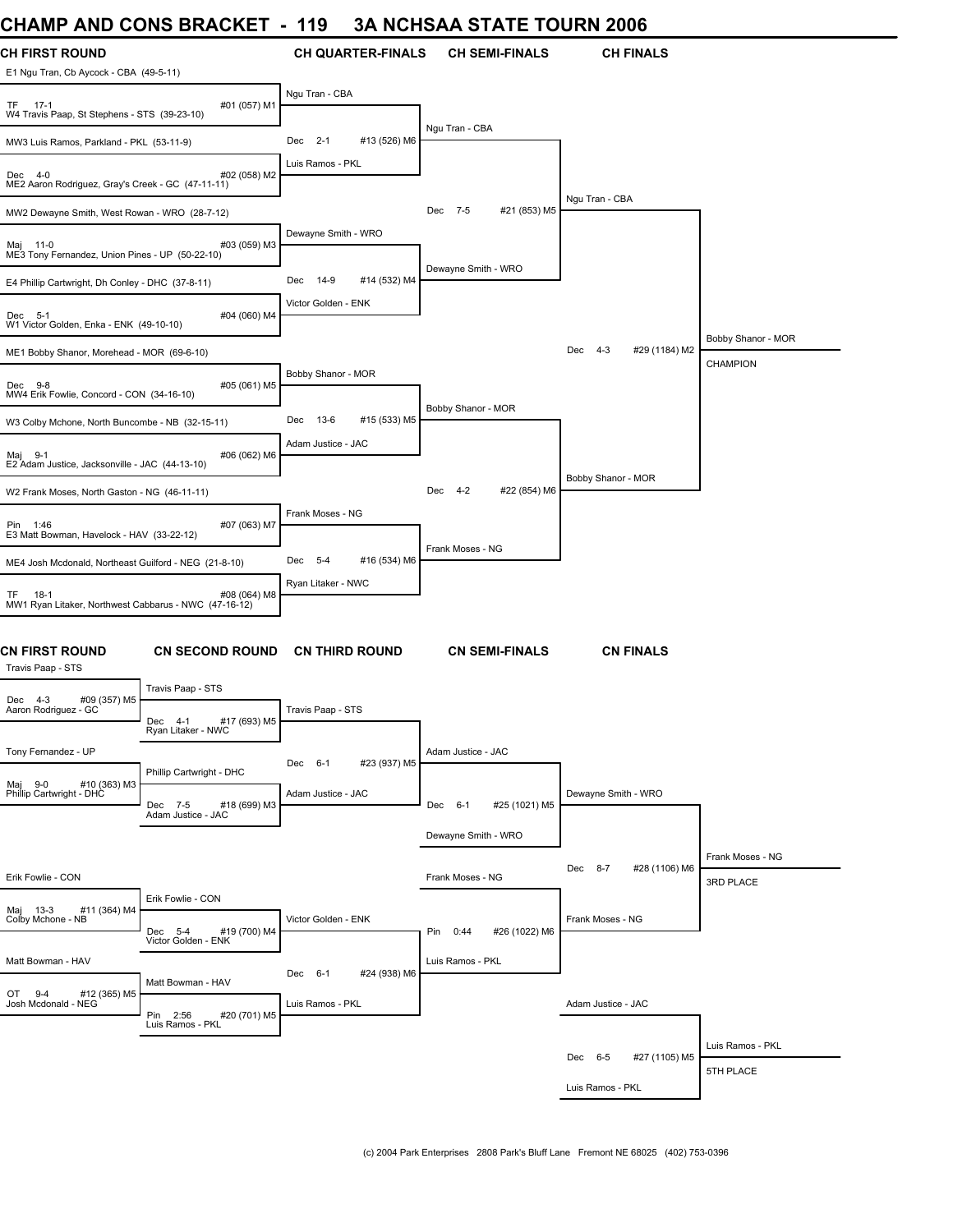#### **CHAMP AND CONS BRACKET - 125 3A NCHSAA STATE TOURN 2006**

| UNAIWIT ANU UUNJ DRAUNEI                                                           |              | ט זו                           | JA NUNJAA JIAIE IUUNN 4000     |                              |                      |
|------------------------------------------------------------------------------------|--------------|--------------------------------|--------------------------------|------------------------------|----------------------|
| <b>CH FIRST ROUND</b>                                                              |              | <b>CH QUARTER-FINALS</b>       | <b>CH SEMI-FINALS</b>          | <b>CH FINALS</b>             |                      |
| W1 Derrick Lytle, R S Central - RSC (42-6-12)                                      |              |                                |                                |                              |                      |
| Maj 15-5<br>E4 Aaron Johnston, White Oak - WOA (38-15-12)                          | #01 (081) M1 | Derrick Lytle - RSC            |                                |                              |                      |
| MW3 Justin Miller, Southwestern Randolph - SWR (40-7-12)                           |              | #13 (540) M4<br>$5 - 3$<br>Dec | Derrick Lytle - RSC            |                              |                      |
| OT 7-5<br>ME2 Greg Harrison, Morehead - MOR (42-11-12)                             | #02 (082) M2 | Greg Harrison - MOR            |                                |                              |                      |
| MW2 Willis Blue, T W Andrews - TWA (47-4-11)                                       |              |                                | $9 - 7$<br>#21 (860) M4<br>Dec | Willis Blue - TWA            |                      |
| $17-1$<br>TF.<br>ME3 Steven Bass, Webb - WEB (26-8-10)                             | #03 (083) M3 | Willis Blue - TWA              |                                |                              |                      |
| W4 Matt Ghantt, North Gaston - NG (43-15-12)                                       |              | $15-2$<br>#14 (541) M5<br>Maj  | Willis Blue - TWA              |                              |                      |
| Dec 5-3<br>E1 Tristan Bass, Southern Wayne - SWA (27-7-10)                         | #04 (084) M4 | Tristan Bass - SWA             |                                |                              |                      |
|                                                                                    |              |                                |                                | 3:17<br>Pin<br>#29 (1187) M2 | Malachi Matson - RAN |
| MW1 Malachi Matson, Randleman - RAN (45-4-12)                                      |              | Malachi Matson - RAN           |                                |                              | <b>CHAMPION</b>      |
| TF 17-0<br>ME4 Andrew Williams, Dudley - DUD (29-21-10)                            | #05 (085) M5 |                                |                                |                              |                      |
| E3 Steven Royster, Jacksonville - JAC (46-15-12)                                   |              | Pin<br>3:04<br>#15 (542) M6    | Malachi Matson - RAN           |                              |                      |
| Dec 14-13<br>W2 Bradley Pendleton, St Stephens - STS (40-15-11)                    | #06 (086) M6 | Steven Royster - JAC           |                                |                              |                      |
| E2 Derek Lancaster, Cb Aycock - CBA (45-9-12)                                      |              |                                | 12-4<br>#22 (861) M5<br>Maj    | Malachi Matson - RAN         |                      |
| Dec 3-1                                                                            | #07 (087) M7 | Derek Lancaster - CBA          |                                |                              |                      |
| W3 Andrew Konopitski, Enka - ENK (41-24-11)                                        |              | #16 (548) M4<br>5:33<br>Pin    | Mike Gigas - UP                |                              |                      |
| MW4 Ethan Pike, Ragsdale - RAG (46-17-12)                                          |              | Mike Gigas - UP                |                                |                              |                      |
| Dec 4-3<br>ME1 Mike Gigas, Union Pines - UP (66-4-12)                              | #08 (088) M8 |                                |                                |                              |                      |
| <b>CN FIRST ROUND</b><br><b>CN SECOND ROUND</b><br>Aaron Johnston - WOA            |              | <b>CN THIRD ROUND</b>          | <b>CN SEMI-FINALS</b>          | <b>CN FINALS</b>             |                      |
| Justin Miller - SWR                                                                |              |                                |                                |                              |                      |
| #09 (371) M3<br>Dec 4-0<br>Justin Miller - SWR<br>Dec 3-0<br>Derek Lancaster - CBA | #17 (707) M3 | Justin Miller - SWR            |                                |                              |                      |
| Steven Bass - WEB                                                                  |              |                                | Justin Miller - SWR            |                              |                      |
| Matt Ghantt - NG<br>Pin 3:16<br>#10 (372) M4                                       |              | $10-0$<br>#23 (944) M4<br>Maj  |                                |                              |                      |
| Matt Ghantt - NG<br>Dec 10-8<br>Steven Royster - JAC                               | #18 (708) M4 | Matt Ghantt - NG               | Maj 11-2<br>#25 (1028) M4      | Derrick Lytle - RSC          |                      |
|                                                                                    |              |                                | Derrick Lytle - RSC            |                              |                      |
|                                                                                    |              |                                |                                |                              | Derrick Lytle - RSC  |
| Andrew Williams - DUD                                                              |              |                                | Mike Gigas - UP                | 11-3<br>#28 (1113) M5<br>Maj | 3RD PLACE            |
| Bradley Pendleton - STS<br>Pin 3:35<br>#11 (373) M5<br>Bradley Pendleton - STS     |              | Tristan Bass - SWA             |                                | Mike Gigas - UP              |                      |
| Dec 7-2<br>Tristan Bass - SWA                                                      | #19 (709) M5 |                                | Pin 2:07<br>#26 (1029) M5      |                              |                      |
| Andrew Konopitski - ENK                                                            |              | 15-10<br>#24 (945) M5<br>Dec   | Tristan Bass - SWA             |                              |                      |
| Ethan Pike - RAG<br>Dec 4-3<br>#12 (379) M3                                        |              |                                |                                |                              |                      |
| Ethan Pike - RAG<br>Dec 8-6<br>Greg Harrison - MOR                                 | #20 (715) M3 | Greg Harrison - MOR            |                                | Justin Miller - SWR          |                      |
|                                                                                    |              |                                |                                |                              | Justin Miller - SWR  |
|                                                                                    |              |                                |                                | #27 (1112) M4<br>Dec 8-7     | 5TH PLACE            |
|                                                                                    |              |                                |                                | Tristan Bass - SWA           |                      |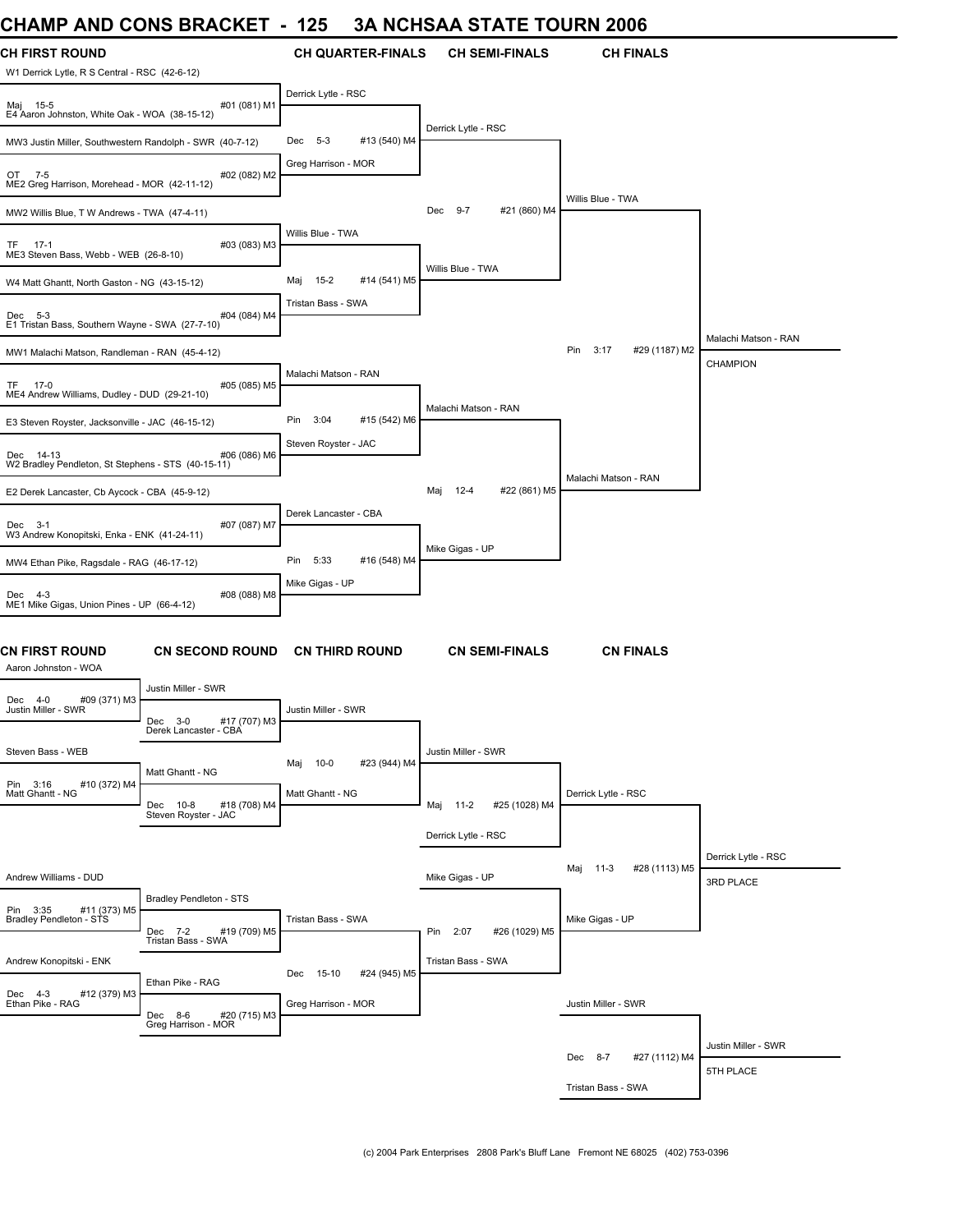#### **CHAMP AND CONS BRACKET - 130 3A NCHSAA STATE TOURN 2006**

| UNAIVIL AND UUNJ DRAUNE I                                          |                                                                    | טט ו                           | JA NUNJAA JIAIE IUUNN 4000     |                                 |                                |
|--------------------------------------------------------------------|--------------------------------------------------------------------|--------------------------------|--------------------------------|---------------------------------|--------------------------------|
| <b>CH FIRST ROUND</b><br>MW1 Kyle Kanaga, Ragsdale - RAG (63-2-12) |                                                                    | <b>CH QUARTER-FINALS</b>       | <b>CH SEMI-FINALS</b>          | <b>CH FINALS</b>                |                                |
| Pin 1:27<br>E4 Shawn Ward, Washington - WAS (36-14-12)             | #01 (105) M1                                                       | Kyle Kanaga - RAG              |                                |                                 |                                |
| W3 Travis Collins, North Buncombe - NB (13-7-11)                   |                                                                    | 3:59<br>Pin<br>#13 (549) M5    | Chance Howard - HC             |                                 |                                |
| Pin 4:58<br>ME2 Chance Howard, Harnett Central - HC (37-5-12)      | #02 (106) M2                                                       | Chance Howard - HC             |                                |                                 |                                |
| W2 Sam Monish, St Stephens - STS (37-22-10)                        |                                                                    |                                | #21 (862) M6<br>$10-6$<br>Dec  | Kyle White - WCT                |                                |
| Dec 7-0<br>ME3 Matt Langone, Williams - WIL (21-8-12)              | #03 (107) M3                                                       | Sam Monish - STS               |                                |                                 |                                |
| MW4 Ryan Hardwick, Mooresville - MOO (41-14-12)                    |                                                                    | #14 (550) M6<br>10-6<br>Dec    | Kyle White - WCT               |                                 |                                |
| Maj 16-4<br>E1 Kyle White, West Carteret - WCT (42-3-12)           | #04 (108) M4                                                       | Kyle White - WCT               |                                |                                 |                                |
| ME1 Jake Haynes, Morehead - MOR (63-10-12)                         |                                                                    |                                |                                | #29 (1190) M2<br>Maj<br>14-4    | Phillip Goodwin - SP           |
| Pin 3:45<br>W4 Chris Uy, R S Central - RSC (33-22-10)              | #05 (109) M5                                                       | Jake Haynes - MOR              |                                |                                 | CHAMPION                       |
| MW3 Luis Camacho, Parkland - PKL (48-17-10)                        |                                                                    | Dec 8-4<br>#15 (556) M4        | John Brewer - WFI              |                                 |                                |
| TF 16-1<br>E2 John Brewer, Wilson Fike - WFI (46-6-12)             | #06 (110) M6                                                       | John Brewer - WFI              |                                |                                 |                                |
| MW2 David Overby, Randleman - RAN (32-13-12)                       |                                                                    |                                | #22 (868) M4<br>$9-1$<br>Мај   | Phillip Goodwin - SP            |                                |
| Dec 7-6<br>E3 Corey Sly, Dh Conley - DHC (38-8-11)                 | #07 (111) M7                                                       | Corey Sly - DHC                |                                |                                 |                                |
| ME4 Jordan Stewart, Western Harnett - WH (34-11-9)                 |                                                                    | 4:56<br>Pin<br>#16 (557) M5    | Phillip Goodwin - SP           |                                 |                                |
| Forf 0:00<br>W1 Phillip Goodwin, South Point - SP (56-1-11)        | #08 (112) M8                                                       | Phillip Goodwin - SP           |                                |                                 |                                |
| CN FIRST ROUND<br>Shawn Ward - WAS                                 | <b>CN SECOND ROUND</b>                                             | <b>CN THIRD ROUND</b>          | <b>CN SEMI-FINALS</b>          | <b>CN FINALS</b>                |                                |
| #09 (380) M4<br>Dec 14-8                                           | Shawn Ward - WAS                                                   |                                |                                |                                 |                                |
| Travis Collins - NB                                                | Maj 13-5<br>#17 (716) M4<br>Corey Sly - DHC                        | Shawn Ward - WAS               |                                |                                 |                                |
| Matt Langone - WIL                                                 | Ryan Hardwick - MOO                                                | #23 (946) M6<br>Dec 4-1        | Jake Haynes - MOR              |                                 |                                |
| Maj 12-4 #10 (<br>Ryan Hardwick - MOO<br>#10 (381) M5              | Maj 11-3<br>#18 (717) M5<br>Jake Haynes - MOR                      | Jake Haynes - MOR              | OT<br>$6 - 4$<br>#25 (1030) M6 | Jake Haynes - MOR               |                                |
|                                                                    |                                                                    |                                | Chance Howard - HC             |                                 |                                |
| Chris Uy - RSC                                                     |                                                                    |                                | John Brewer - WFI              | TF<br>#28 (1120) M4<br>$21 - 6$ | Kyle Kanaga - RAG<br>3RD PLACE |
| #11 (387) M3<br>Maj 17-4                                           | Luis Camacho - PKL                                                 |                                |                                |                                 |                                |
| Luis Camacho - PKL                                                 | #19 (723) M3<br>Dec 7-3<br>Sam Monish - STS                        | Sam Monish - STS               | #26 (1036) M4<br>Pin 1:17      | Kyle Kanaga - RAG               |                                |
| David Overby - RAN                                                 |                                                                    | $24 - 7$<br>TF<br>#24 (952) M4 | Kyle Kanaga - RAG              |                                 |                                |
| Forf 0:00<br>#12 (388) M4<br>Jordan Stewart - WH                   | David Overby - RAN<br>Dec 9-3<br>#20 (724) M4<br>Kyle Kanaga - RAG | Kyle Kanaga - RAG              |                                | Chance Howard - HC              |                                |
|                                                                    |                                                                    |                                |                                |                                 | John Brewer - WFI              |
|                                                                    |                                                                    |                                |                                | #27 (1114) M6<br>Dec 8-3        | 5TH PLACE                      |
|                                                                    |                                                                    |                                |                                | John Brewer - WFI               |                                |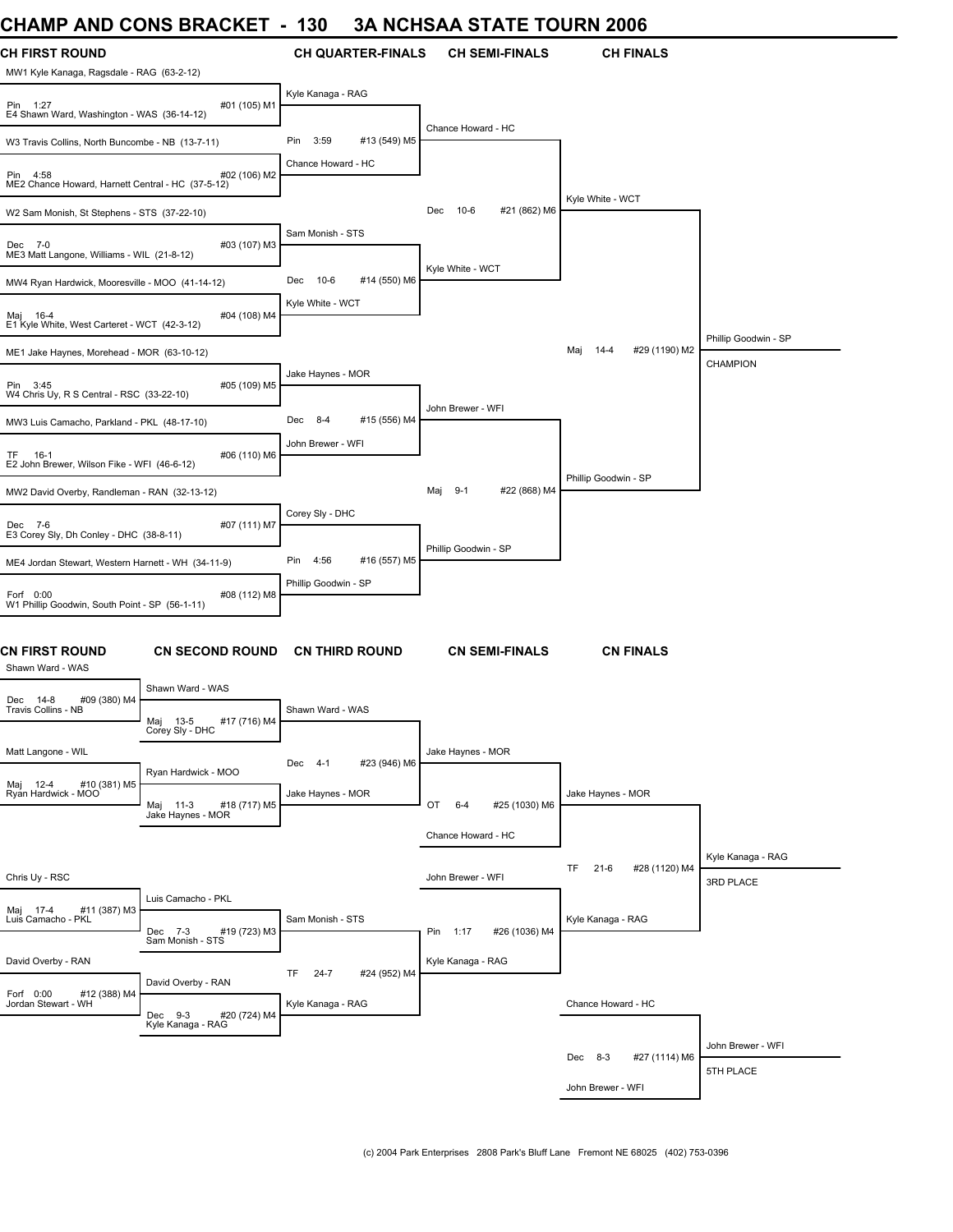## **CHAMP AND CONS BRACKET - 135 3A NCHSAA STATE TOURN 2006**

| UMANIP ANU UUNG BRAUNEI                                                                |                                                    | 135<br>$\overline{\phantom{a}}$ |                          |                      |                       | <u>JA NUHJAA JIAIE IUUKN ZUUD</u> |                                |
|----------------------------------------------------------------------------------------|----------------------------------------------------|---------------------------------|--------------------------|----------------------|-----------------------|-----------------------------------|--------------------------------|
| <b>CH FIRST ROUND</b>                                                                  |                                                    |                                 | <b>CH QUARTER-FINALS</b> |                      | <b>CH SEMI-FINALS</b> | <b>CH FINALS</b>                  |                                |
| W1 Austin Reece, North Buncombe - NB (53-8-11)<br>Pin 2:32                             | #01 (129) M1                                       | Austin Reece - NB               |                          |                      |                       |                                   |                                |
| MW4 Mike Hodges, Glenn - GLE (26-30-11)<br>ME3 Josh Cochran, Morehead - MOR (56-14-12) |                                                    | 8-5<br>Dec                      | #13 (558) M6             | Josh Cochran - MOR   |                       |                                   |                                |
| OT 5-4<br>E2 Matt Pavlus, Currituck - CUR (30-4-12)                                    | #02 (130) M2                                       | Josh Cochran - MOR              |                          |                      |                       |                                   |                                |
| ME2 Logan Trainum, Northeast Guilford - NEG (22-6-12)                                  |                                                    |                                 |                          | Pin<br>1:59          | #21 (869) M5          | Josh Langholtz - JAC              |                                |
| Pin 5:32<br>E3 Josh Langholtz, Jacksonville - JAC (50-4-12)                            | #03 (131) M3                                       | Josh Langholtz - JAC            |                          |                      |                       |                                   |                                |
| W4 Kyle Stephens, St Stephens - STS (50-14-12)                                         |                                                    | Dec 5-4                         | #14 (564) M4             | Josh Langholtz - JAC |                       |                                   |                                |
| Dec 8-6<br>MW1 Marcus Blue, T W Andrews - TWA (17-2-10)                                | #04 (132) M4                                       | Kyle Stephens - STS             |                          |                      |                       |                                   |                                |
| E1 Melvin Whitehurst, Havelock - HAV (49-9-12)                                         |                                                    |                                 |                          |                      |                       | Dec 6-3<br>#29 (1193) M2          | Bruce Mann - ALB               |
| Maj 17-5<br>ME4 Caldwell Powell, Western Guilford - WG (24-8-12)                       | #05 (133) M5                                       | Melvin Whitehurst - HAV         |                          |                      |                       |                                   | CHAMPION                       |
| W3 Kegan Whiteside, R S Central - RSC (35-14-10)                                       |                                                    | Pin<br>3:04                     | #15 (565) M5             | Bruce Mann - ALB     |                       |                                   |                                |
| Dec 8-6<br>MW2 Bruce Mann, A L Brown - ALB (42-3-11)                                   | #06 (134) M6                                       | Bruce Mann - ALB                |                          |                      |                       |                                   |                                |
| W2 Matt Postell, Forestview - FOR (45-5-11)                                            |                                                    |                                 |                          | Pin<br>2:38          | #22 (876) M4          | Bruce Mann - ALB                  |                                |
| Dec 5-2<br>MW3 Ben Hardin, Eastern Randolph - ERA (54-9-12)                            | #07 (135) M7                                       | Ben Hardin - ERA                |                          |                      |                       |                                   |                                |
| E4 Brett Samonia, Southern Nash - SNA (29-19-11)                                       |                                                    | Pin 4:35                        | #16 (572) M4             | Kyle Miracle - OH    |                       |                                   |                                |
| Maj 13-0<br>ME1 Kyle Miracle, Overhills - OH (34-5-10)                                 | #08 (136) M8                                       | Kyle Miracle - OH               |                          |                      |                       |                                   |                                |
| <b>CN FIRST ROUND</b><br>Mike Hodges - GLE                                             | <b>CN SECOND ROUND</b>                             | <b>CN THIRD ROUND</b>           |                          |                      | <b>CN SEMI-FINALS</b> | <b>CN FINALS</b>                  |                                |
| Pin 3:20<br>#09 (389) M5                                                               | Mike Hodges - GLE                                  |                                 |                          |                      |                       |                                   |                                |
| Matt Pavlus - CUR                                                                      | Pin 1:34<br>#17 (725) M5<br>Ben Hardin - ERA       | Ben Hardin - ERA                |                          |                      |                       |                                   |                                |
| Logan Trainum - NEG                                                                    | Marcus Blue - TWA                                  | Dec 5-2                         | #23 (953) M5             | Ben Hardin - ERA     |                       |                                   |                                |
| Dec 10-8<br>#10 (396) M4<br>Marcus Blue - TWA                                          | Dec 8-6<br>#18 (732) M4<br>Melvin Whitehurst - HAV | Melvin Whitehurst - HAV         |                          | Dec 6-3              | #25 (1037) M5         | Ben Hardin - ERA                  |                                |
|                                                                                        |                                                    |                                 |                          | Josh Cochran - MOR   |                       |                                   |                                |
| Caldwell Powell - WG                                                                   |                                                    |                                 |                          | Kyle Miracle - OH    |                       | Dec 9-7<br>#28 (1128) M4          | Austin Reece - NB<br>3RD PLACE |
| Dec 2-1 #11 (397) M5<br>Kegan Whiteside - RSC                                          | Kegan Whiteside - RSC                              | Kyle Stephens - STS             |                          |                      |                       | Austin Reece - NB                 |                                |
|                                                                                        | #19 (733) M5<br>Dec 5-2<br>Kyle Stephens - STS     |                                 |                          | Dec 11-4             | #26 (1044) M4         |                                   |                                |
| Matt Postell - FOR                                                                     | Matt Postell - FOR                                 | 3:50<br>Pin                     | #24 (960) M4             | Austin Reece - NB    |                       |                                   |                                |
| Maj 16-5<br>#12 (404) M4<br>Brett Samonia - SNA                                        | Dec 7-2<br>#20 (740) M4                            | Austin Reece - NB               |                          |                      |                       | Josh Cochran - MOR                |                                |
|                                                                                        | Austin Reece - NB                                  |                                 |                          |                      |                       |                                   | Josh Cochran - MOR             |
|                                                                                        |                                                    |                                 |                          |                      |                       | Forf 0:00<br>#27 (1121) M5        | 5TH PLACE                      |
|                                                                                        |                                                    |                                 |                          |                      |                       | Kyle Miracle - OH                 |                                |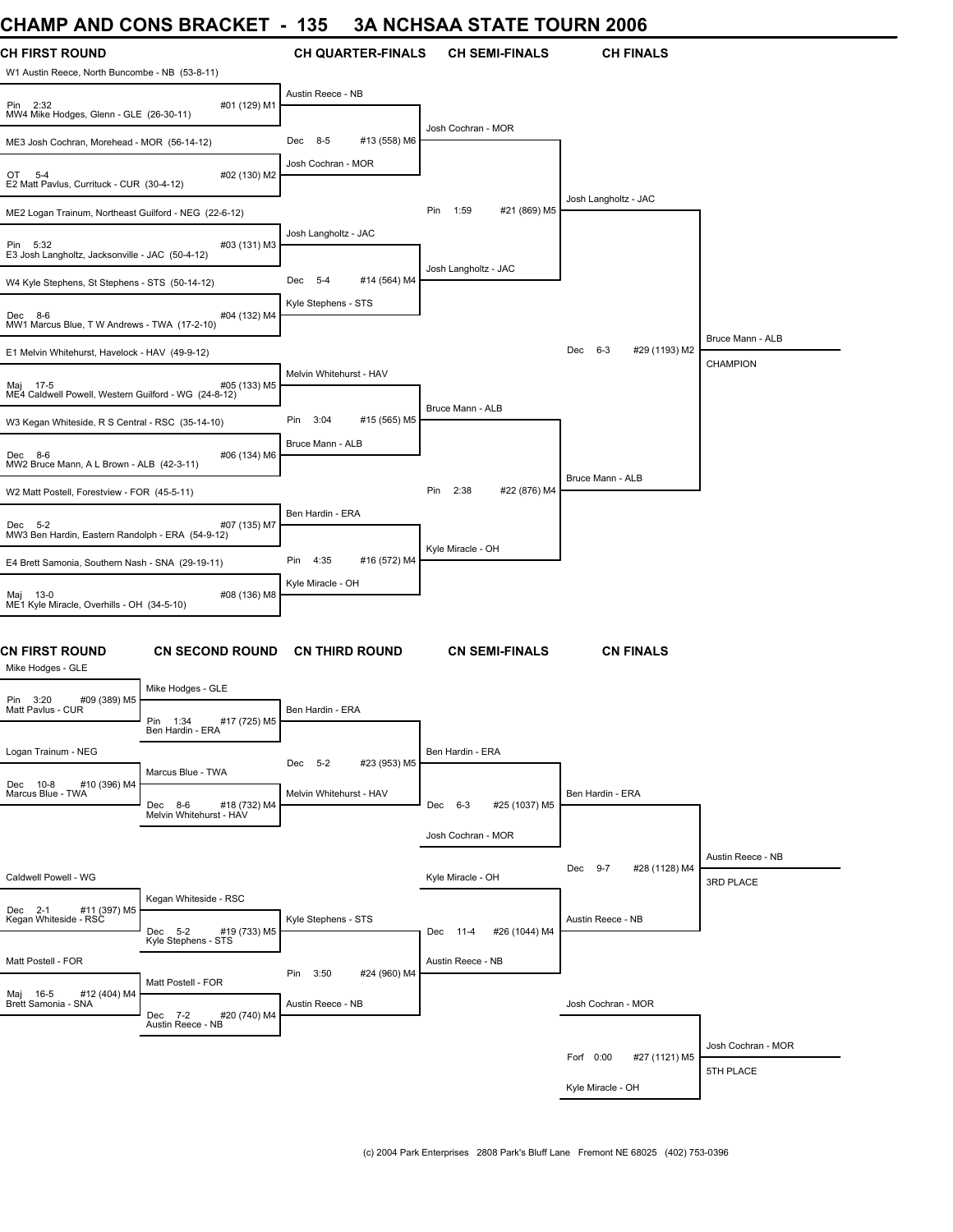## **CHAMP AND CONS BRACKET - 140 3A NCHSAA STATE TOURN 2006**

| UNAIWIY ANU UUNJ DRAUNE I                                                 |                                                          | $\overline{\phantom{a}}$<br>14V |                          |                      |                       | JA NUNJAA JIAIE IUUKN ZUU0     |                                         |
|---------------------------------------------------------------------------|----------------------------------------------------------|---------------------------------|--------------------------|----------------------|-----------------------|--------------------------------|-----------------------------------------|
| <b>CH FIRST ROUND</b><br>E1 Victor Darden, Southern Wayne - SWA (26-6-12) |                                                          |                                 | <b>CH QUARTER-FINALS</b> |                      | <b>CH SEMI-FINALS</b> | <b>CH FINALS</b>               |                                         |
| Pin 0:25<br>W4 Antwain Ross, Kings Mountain - KM (12-12-11)               | #01 (153) M1                                             | Victor Darden - SWA             |                          |                      |                       |                                |                                         |
| MW3 Kendall Nelson, Parkland - PKL (29-6-12)                              |                                                          | Dec 7-2                         | #13 (573) M5             | Kendall Nelson - PKL |                       |                                |                                         |
| Pin 3:43<br>ME2 John Lassiter, Williams - WIL (21-7-12)                   | #02 (154) M2                                             | Kendall Nelson - PKL            |                          |                      |                       |                                |                                         |
| MW2 Patrick Stake, Southwestern Randolph - SWR (26-8-12)                  |                                                          |                                 |                          | Dec 6-3              | #21 (877) M5          | Shane Crenshaw - FOR           |                                         |
| Dec 5-0<br>ME3 David Boyle, Union Pines - UP (45-23-12)                   | #03 (155) M3                                             | Patrick Stake - SWR             |                          |                      |                       |                                |                                         |
| E4 Detori Mitchell, Eastern Wayne - EWA (42-14-11)                        |                                                          | Dec 5-0                         | #14 (580) M4             | Shane Crenshaw - FOR |                       |                                |                                         |
| Dec 9-2<br>W1 Shane Crenshaw, Forestview - FOR (48-2-12)                  | #04 (156) M4                                             | Shane Crenshaw - FOR            |                          |                      |                       |                                |                                         |
| ME1 Jason Moran, Morehead - MOR (70-11-12)                                |                                                          |                                 |                          |                      |                       | Maj<br>$10-0$<br>#29 (1196) M2 | Shane Crenshaw - FOR<br><b>CHAMPION</b> |
| Pin 1:56<br>MW4 Charles Price, Anson County - ANS (37-15-12)              | #05 (157) M5                                             | Jason Moran - MOR               |                          |                      |                       |                                |                                         |
| W3 Daniel Staton, Burns - BUR (36-5-12)                                   |                                                          | Dec 6-1                         | #15 (581) M5             | Jason Moran - MOR    |                       |                                |                                         |
| Pin 1:59<br>E2 Darren Gardner, Wilson Beddingfield - WBE (44-11-12)       | #06 (158) M6                                             | Daniel Staton - BUR             |                          |                      |                       |                                |                                         |
| W2 Cody Rink, St Stephens - STS (38-18-10)                                |                                                          |                                 |                          | Dec 8-1              | #22 (884) M4          | Chip Powell - SEG              |                                         |
| $9 - 5$<br>OT<br>E3 Ronald Lynn, Cb Aycock - CBA (53-8-11)                | #07 (159) M7                                             | Ronald Lynn - CBA               |                          |                      |                       |                                |                                         |
| ME4 Michael Wheeler, South Granville - SG (24-19-11)                      |                                                          | TF<br>$17-1$                    | #16 (588) M4             | Chip Powell - SEG    |                       |                                |                                         |
| Pin 1:35<br>MW1 Chip Powell, Southeast Guilford - SEG (33-4-11)           | #08 (160) M8                                             | Chip Powell - SEG               |                          |                      |                       |                                |                                         |
| <b>CN FIRST ROUND</b><br>Antwain Ross - KM                                | <b>CN SECOND ROUND</b>                                   |                                 | <b>CN THIRD ROUND</b>    |                      | <b>CN SEMI-FINALS</b> | <b>CN FINALS</b>               |                                         |
| Pin 0:50<br>#09 (405) M5                                                  | Antwain Ross - KM                                        |                                 |                          |                      |                       |                                |                                         |
| John Lassiter - WIL                                                       | TF 18-2<br>#17 (741) M5<br>Ronald Lynn - CBA             | Ronald Lynn - CBA               |                          |                      |                       |                                |                                         |
| David Boyle - UP                                                          | Detori Mitchell - EWA                                    | Dec 5-0                         | #23 (961) M5             | Ronald Lynn - CBA    |                       |                                |                                         |
| Dec 2-0<br>#10 (412) M4<br>Detori Mitchell - EWA                          | #18 (748) M4<br>Dec<br>8-6<br>Daniel Staton - BUR        | Detori Mitchell - EWA           |                          | Dec 3-2              | #25 (1045) M5         | Kendall Nelson - PKL           |                                         |
|                                                                           |                                                          |                                 |                          | Kendall Nelson - PKL |                       |                                |                                         |
| Charles Price - ANS                                                       |                                                          |                                 |                          | Jason Moran - MOR    |                       | Dec 2-0<br>#28 (1136) M4       | Jason Moran - MOR<br>3RD PLACE          |
| Dft 0:00<br>#11 (413) M5<br>Darren Gardner - WBE                          | Charles Price - ANS<br><b>TF</b><br>18-2<br>#19 (749) M5 | Patrick Stake - SWR             |                          | Dec 5-1              | #26 (1052) M4         | Jason Moran - MOR              |                                         |
|                                                                           | Patrick Stake - SWR                                      |                                 |                          |                      |                       |                                |                                         |
| Cody Rink - STS                                                           | Cody Rink - STS                                          | Dec 6-3                         | #24 (968) M4             | Patrick Stake - SWR  |                       |                                |                                         |
| Maj 14-4<br>#12 (420) M4<br>Michael Wheeler - SG                          | Pin 3:35<br>#20 (756) M4<br>Victor Darden - SWA          | Victor Darden - SWA             |                          |                      |                       | Ronald Lynn - CBA              |                                         |
|                                                                           |                                                          |                                 |                          |                      |                       | Dec 7-3<br>#27 (1129) M5       | Ronald Lynn - CBA                       |
|                                                                           |                                                          |                                 |                          |                      |                       |                                | 5TH PLACE                               |
|                                                                           |                                                          |                                 |                          |                      |                       | Patrick Stake - SWR            |                                         |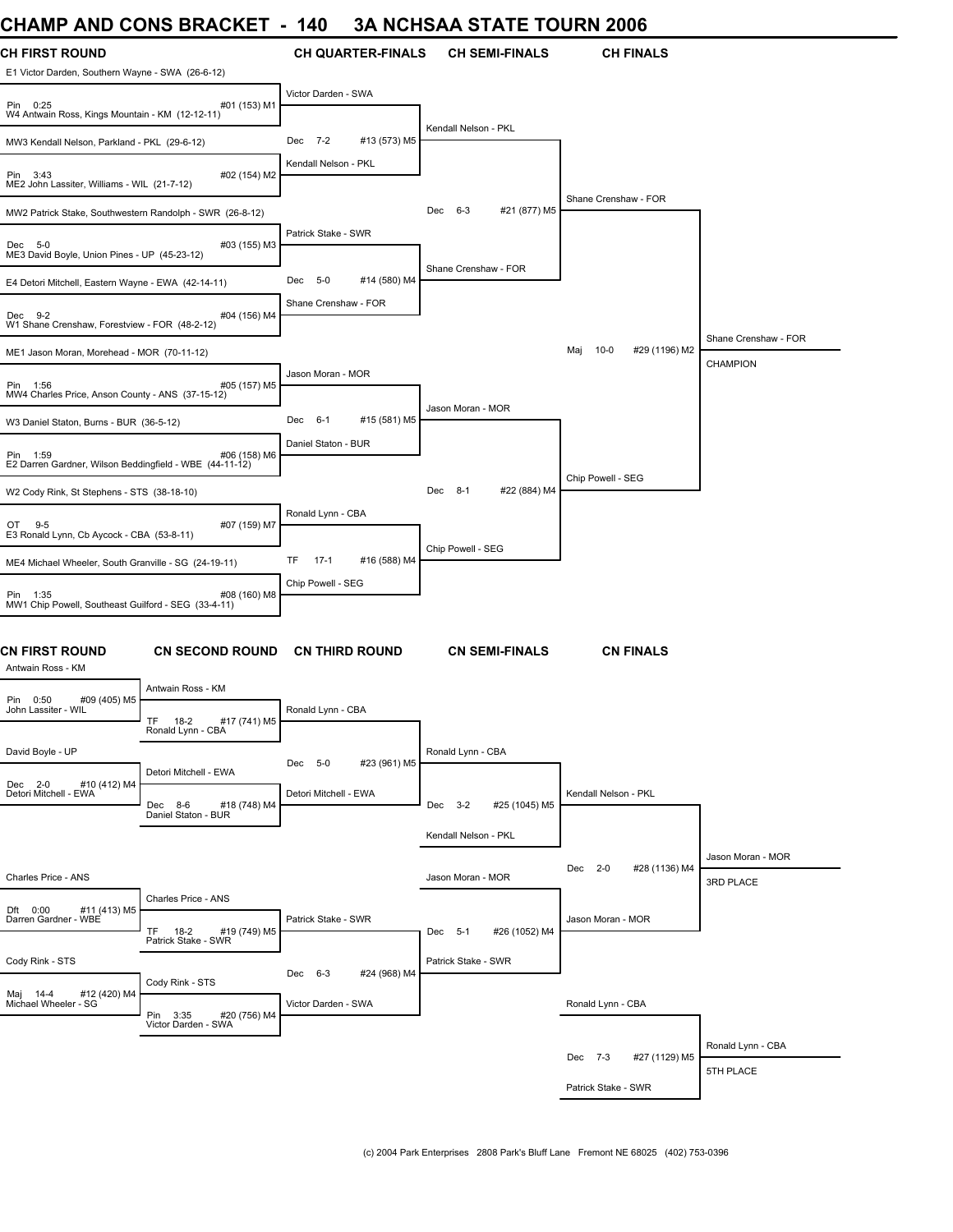#### **CHAMP AND CONS BRACKET - 145 3A NCHSAA STATE TOURN 2006**

| VIIAMIE AND<br><b>UUINU DINAUNLI</b>                                                 |                        | 140                    |                          |                        |                       | JA NUTJAA STATE TUUNN 2000       |                                 |
|--------------------------------------------------------------------------------------|------------------------|------------------------|--------------------------|------------------------|-----------------------|----------------------------------|---------------------------------|
| CH FIRST ROUND<br>W1 Perry Floyd, Forestview - FOR (41-9-12)                         |                        |                        | <b>CH QUARTER-FINALS</b> |                        | <b>CH SEMI-FINALS</b> | <b>CH FINALS</b>                 |                                 |
| Dec 8-3<br>E4 Bryant Lancaster, Cb Aycock - CBA (45-14-11)                           | #01 (177) M1           | Bryant Lancaster - CBA |                          |                        |                       |                                  |                                 |
| MW3 Garrett Minor, A L Brown - ALB (33-6-12)                                         |                        | Dec<br>$7 - 2$         | #13 (589) M5             | Bryant Lancaster - CBA |                       |                                  |                                 |
| Pin 5:46<br>ME2 Lee Mann, Southern Alamance - SA (31-9-11)                           | #02 (178) M2           | Garrett Minor - ALB    |                          |                        |                       |                                  |                                 |
| MW2 Nico Mcgorda, West Rowan - WRO (34-5-12)                                         |                        |                        |                          | Dec 4-0                | #21 (885) M5          | Victor Hojilla - WCT             |                                 |
| Pin 0:54<br>ME3 Patrick Stone, Rockingham County - RC (34-23-11)                     | #03 (179) M3           | Nico Mcgorda - WRO     |                          |                        |                       |                                  |                                 |
| W4 Jeff Lavasseur, Charlotte Catholic - CC (19-21-10)                                |                        | Pin<br>3:01            | #14 (596) M4             | Victor Hojilla - WCT   |                       |                                  |                                 |
| Pin 4:29<br>E1 Victor Hojilla, West Carteret - WCT (48-1-12)                         | #04 (180) M4           | Victor Hojilla - WCT   |                          |                        |                       |                                  |                                 |
| MW1 Alex Cooke, Ragsdale - RAG (54-5-12)                                             |                        |                        |                          |                        |                       | Maj<br>$12 - 1$<br>#29 (1199) M2 | Victor Hojilla - WCT            |
| Pin 2:39<br>ME4 Demetrius Boswell, South Johnston - SJ (35-11-10)                    | #05 (181) M5           | Alex Cooke - RAG       |                          |                        |                       |                                  | <b>CHAMPION</b>                 |
| E3 Loren Boone, Havelock - HAV (45-15-11)                                            |                        | 11-2<br>Maj            | #15 (597) M5             | Alex Cooke - RAG       |                       |                                  |                                 |
| Dec 7-4<br>W2 Isaac Proctor, Kings Mountain - KM (21-8-12)                           | #06 (182) M6           | Loren Boone - HAV      |                          |                        |                       |                                  |                                 |
| E2 Paul Horner, Southern Nash - SNA (47-6-12)                                        |                        |                        |                          | Dec<br>$10-6$          | #22 (891) M3          | Alex Cooke - RAG                 |                                 |
| Maj 13-0<br>W3 Justin Guthrie, Enka - ENK (52-13-10)                                 | #07 (183) M7           | Paul Horner - SNA      |                          |                        |                       |                                  |                                 |
| MW4 Josh Hefner, Mooresville - MOO (24-11-12)                                        |                        | Dec<br>$9-2$           | #16 (604) M4             | Paul Horner - SNA      |                       |                                  |                                 |
| Dec 9-4<br>ME1 Victor Cresenzo, Morehead - MOR (56-13-10)                            | #08 (184) M8           | Victor Cresenzo - MOR  |                          |                        |                       |                                  |                                 |
| CN FIRST ROUND<br>Perry Floyd - FOR                                                  | <b>CN SECOND ROUND</b> |                        | <b>CN THIRD ROUND</b>    |                        | <b>CN SEMI-FINALS</b> | <b>CN FINALS</b>                 |                                 |
| Perry Floyd - FOR<br>#09 (421) M5<br>Maj 12-4                                        |                        |                        |                          |                        |                       |                                  |                                 |
| Lee Mann - SA<br>OT<br>$6 - 4$<br>Victor Cresenzo - MOR                              | #17 (757) M5           | Perry Floyd - FOR      |                          |                        |                       |                                  |                                 |
| Patrick Stone - RC<br>Patrick Stone - RC                                             |                        | Dec 5-3                | #23 (969) M5             | Perry Floyd - FOR      |                       |                                  |                                 |
| #10 (428) M4<br>Dec 8-6<br>Jeff Lavasseur - CC<br>Dec 8-4<br>Loren Boone - HAV       | #18 (764) M4           | Patrick Stone - RC     |                          | Dec 5-3                | #25 (1053) M5         | Bryant Lancaster - CBA           |                                 |
|                                                                                      |                        |                        |                          | Bryant Lancaster - CBA |                       |                                  |                                 |
| Demetrius Boswell - SJ                                                               |                        |                        |                          | Paul Horner - SNA      |                       | Dec 6-1<br>#28 (1143) M3         | Nico Mcgorda - WRO<br>3RD PLACE |
| Demetrius Boswell - SJ<br>Pin 2:53<br>#11 (429) M5<br>Isaac Proctor - KM<br>Maj 15-3 | #19 (765) M5           | Nico Mcgorda - WRO     |                          | Dec 5-2                | #26 (1059) M3         | Nico Mcgorda - WRO               |                                 |
| Nico Mcgorda - WRO<br>Justin Guthrie - ENK                                           |                        |                        |                          | Nico Mcgorda - WRO     |                       |                                  |                                 |
| Justin Guthrie - ENK                                                                 |                        | Pin 2:27               | #24 (975) M3             |                        |                       |                                  |                                 |
| #12 (436) M4<br>Dec 6-5<br>Josh Hefner - MOO<br>Dec 7-4<br>Garrett Minor - ALB       | #20 (772) M4           | Garrett Minor - ALB    |                          |                        |                       | Perry Floyd - FOR                |                                 |
|                                                                                      |                        |                        |                          |                        |                       | Dec 10-5<br>#27 (1137) M5        | Perry Floyd - FOR               |
|                                                                                      |                        |                        |                          |                        |                       |                                  | 5TH PLACE                       |
|                                                                                      |                        |                        |                          |                        |                       | Paul Horner - SNA                |                                 |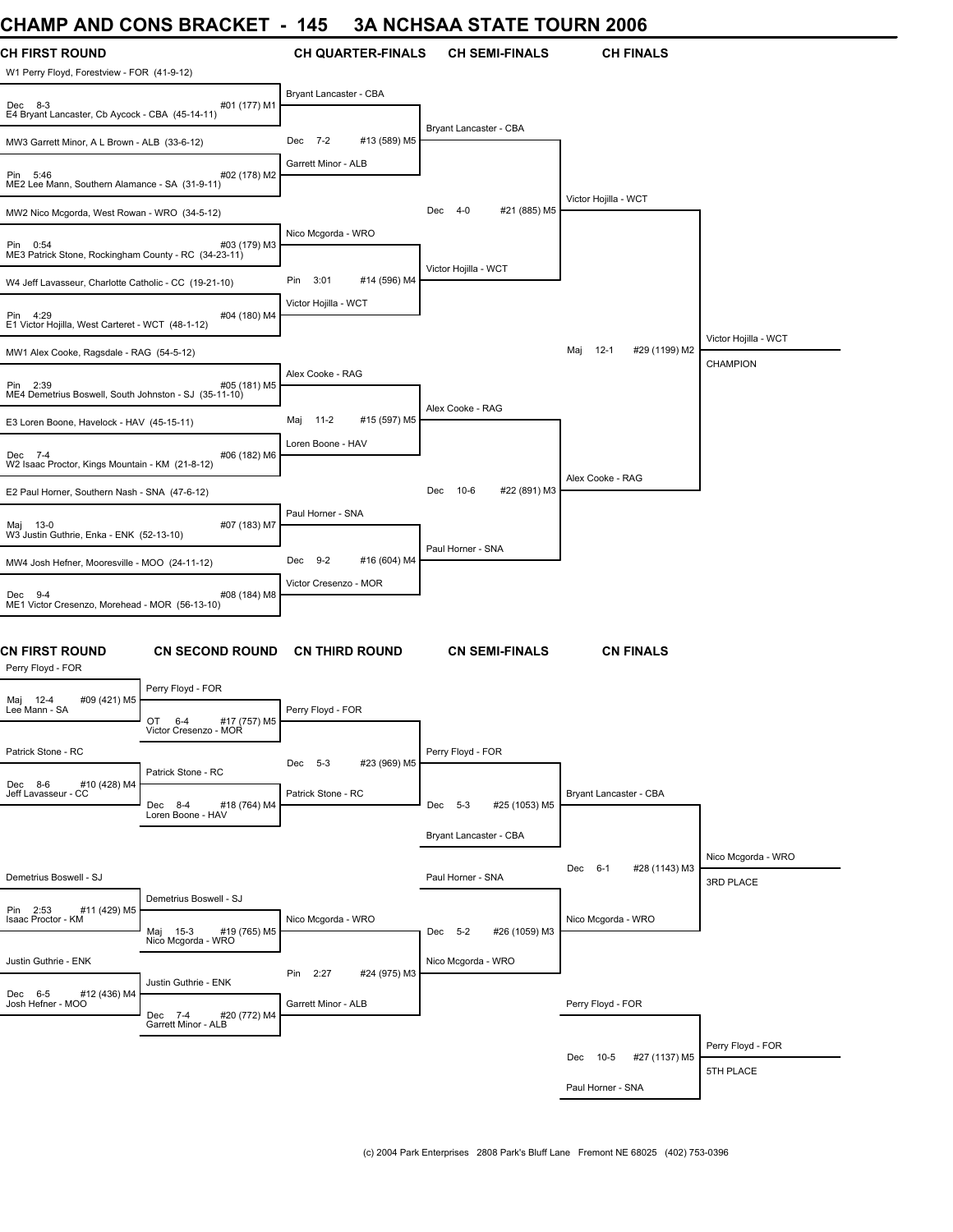### **CHAMP AND CONS BRACKET - 152 3A NCHSAA STATE TOURN 2006**

| UNAIWIT ANU UUNJ DRAUNEI                                                                         | 10Z                            | JA NUNJAA JIAIE IUUNN 4000     |                                  |                       |
|--------------------------------------------------------------------------------------------------|--------------------------------|--------------------------------|----------------------------------|-----------------------|
| <b>CH FIRST ROUND</b>                                                                            | <b>CH QUARTER-FINALS</b>       | <b>CH SEMI-FINALS</b>          | <b>CH FINALS</b>                 |                       |
| MW1 Seth Parlier, North Iredell - NIR (52-1-12)                                                  | Seth Parlier - NIR             |                                |                                  |                       |
| #01 (201) M1<br>Dec 4-3<br>E4 Randall Herring, Wilson Fike - WFI (39-10-12)                      |                                |                                |                                  |                       |
| W3 Ari Rosch, Asheville - ASV (32-8-12)                                                          | 5:12<br>#13 (605) M5<br>Pin    | Seth Parlier - NIR             |                                  |                       |
| #02 (202) M2<br>OT 6-4<br>ME2 Ryan Shaw, Northeast Guilford - NEG (18-7-12)                      | Ari Rosch - ASV                |                                |                                  |                       |
| W2 Craig Vanderhoof, Olympic - OLY (28-11-12)                                                    |                                | #21 (892) M4<br>$4 - 2$<br>Dec | Frankie Dennis - WCT             |                       |
| #03 (203) M3<br>Pin 1:59<br>ME3 Lawerence Mcmorrow, Western Guilford - WG (24-10-12)             | Craig Vanderhoof - OLY         |                                |                                  |                       |
| MW4 Forfeit, Forfeit - FFT (0-2-12)                                                              | 4:51<br>#14 (612) M4<br>Pin    | Frankie Dennis - WCT           |                                  |                       |
| Forf 0:00<br>#04 (204) M4<br>E1 Frankie Dennis, West Carteret - WCT (49-2-12)                    | Frankie Dennis - WCT           |                                |                                  |                       |
| ME1 Casey Norton, Rockingham County - RC (50-5-12)                                               |                                |                                | #29 (1202) M2<br>$10 - 4$<br>Dec | Frankie Dennis - WCT  |
|                                                                                                  | Casey Norton - RC              |                                |                                  | <b>CHAMPION</b>       |
| #05 (205) M5<br>Maj 13-3<br>W4 Paul Kaimen, South Point - SP (25-16-12)                          |                                |                                |                                  |                       |
| MW3 Andy Kropf, Northwest Cabbarus - NWC (47-15-12)                                              | $4 - 3$<br>#15 (613) M5<br>Dec | Zach Shearin - SNA             |                                  |                       |
| #06 (206) M6<br>Dec 9-5<br>E2 Zach Shearin, Southern Nash - SNA (46-6-12)                        | Zach Shearin - SNA             |                                |                                  |                       |
| MW2 Greg Gainey, Parkland - PKL (61-9-10)                                                        |                                | 4:26<br>#22 (893) M5<br>Pin    | Greg Gainey - PKL                |                       |
| #07 (207) M7<br>Pin 3:34<br>E3 Quinton Godley, South Central - SCE (38-10-10)                    | Greg Gainey - PKL              |                                |                                  |                       |
| ME4 Peter Arnold, South Granville - SG (31-18-12)                                                | 3:27<br>Pin<br>#16 (619) M3    | Greg Gainey - PKL              |                                  |                       |
| #08 (208) M8<br>Pin 3:39<br>W1 Caleb Burchfield, North Buncombe - NB (49-10-12)                  | Caleb Burchfield - NB          |                                |                                  |                       |
| <b>CN FIRST ROUND</b><br><b>CN SECOND ROUND</b><br>Randall Herring - WFI                         | <b>CN THIRD ROUND</b>          | <b>CN SEMI-FINALS</b>          | <b>CN FINALS</b>                 |                       |
| Randall Herring - WFI<br>#09 (437) M5<br>OT 5-4                                                  |                                |                                |                                  |                       |
| Ryan Shaw - NEG<br>#17 (773) M5<br>Dec 6-1<br>Caleb Burchfield - NB                              | Randall Herring - WFI          |                                |                                  |                       |
| Lawerence Mcmorrow - WG                                                                          | Dec 5-2<br>#23 (976) M4        | Randall Herring - WFI          |                                  |                       |
| Lawerence Mcmorrow - WG<br>Forf 0:00<br>#10 (444) M4<br>Forfeit - FFT<br>Maj 8-0<br>#18 (780) M4 | Casey Norton - RC              | Pin 3:55<br>#25 (1060) M4      | Seth Parlier - NIR               |                       |
| Casey Norton - RC                                                                                |                                | Seth Parlier - NIR             |                                  |                       |
|                                                                                                  |                                |                                |                                  | Seth Parlier - NIR    |
| Paul Kaimen - SP                                                                                 |                                | Zach Shearin - SNA             | $8 - 1$<br>#28 (1145) M5<br>Dec  | 3RD PLACE             |
| Andy Kropf - NWC<br>#11 (445) M5<br>Dec 8-5<br>Andy Kropf - NWC<br>Dec 9-6<br>#19 (781) M5       | Andy Kropf - NWC               | Dec 6-4<br>#26 (1061) M5       | Zach Shearin - SNA               |                       |
| Craig Vanderhoof - OLY                                                                           |                                |                                |                                  |                       |
| Quinton Godley - SCE<br>Quinton Godley - SCE                                                     | Dec 2-0<br>#24 (977) M5        | Andy Kropf - NWC               |                                  |                       |
| Pin 1:23<br>#12 (452) M4<br>Peter Arnold - SG<br>#20 (788) M4<br>OT 6-5<br>Ari Rosch - ASV       | Ari Rosch - ASV                |                                | Randall Herring - WFI            |                       |
|                                                                                                  |                                |                                |                                  | Randall Herring - WFI |
|                                                                                                  |                                |                                | Dec 5-1<br>#27 (1144) M4         | 5TH PLACE             |
|                                                                                                  |                                |                                | Andy Kropf - NWC                 |                       |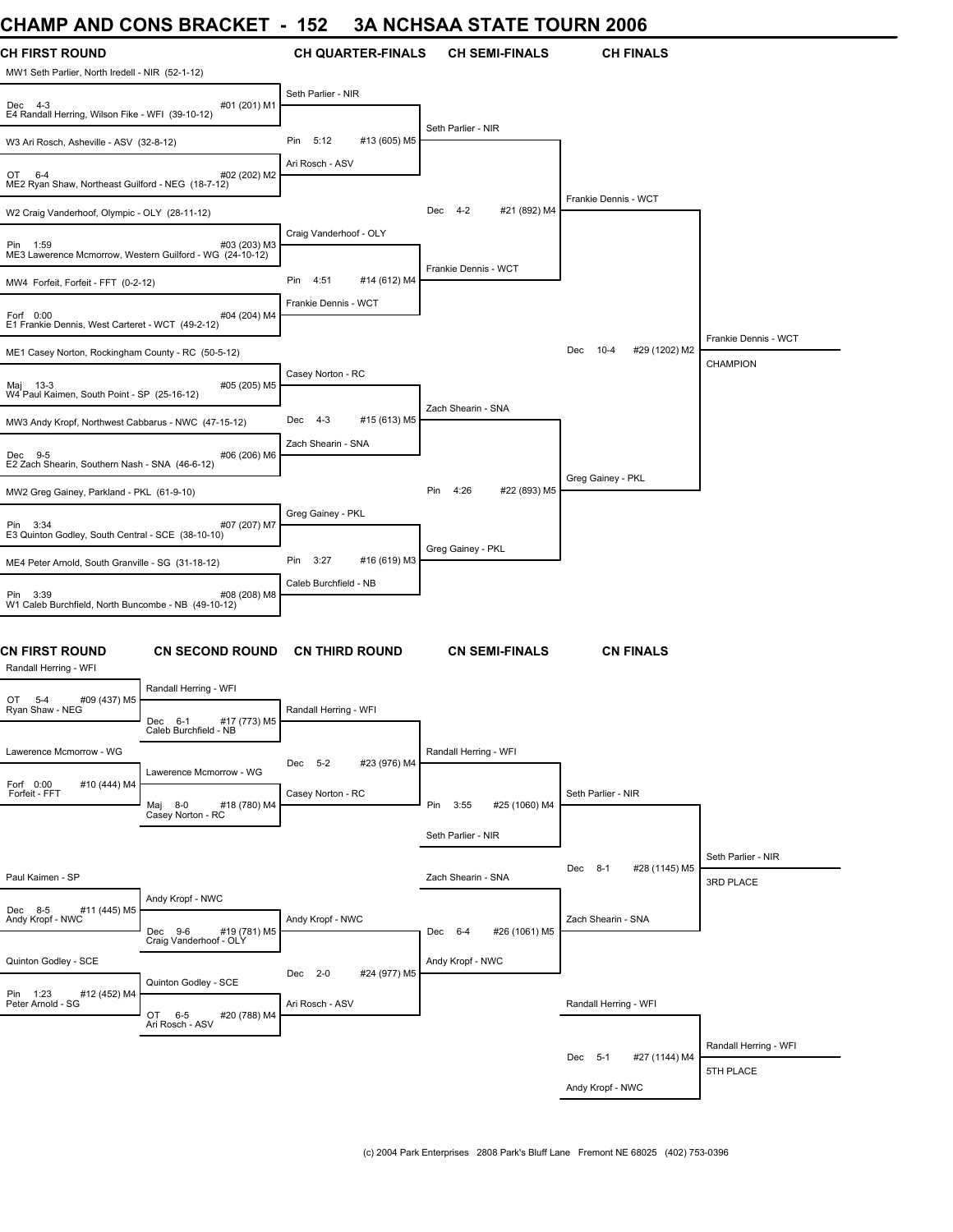## **CHAMP AND CONS BRACKET - 160 3A NCHSAA STATE TOURN 2006**

| <b>CH FIRST ROUND</b>                                            |                                                                       | <b>CH QUARTER-FINALS</b>        | <b>CH SEMI-FINALS</b>     | <b>CH FINALS</b>                 |                                    |
|------------------------------------------------------------------|-----------------------------------------------------------------------|---------------------------------|---------------------------|----------------------------------|------------------------------------|
| W1 Drake Enloe, Forestview - FOR (46-9-12)                       |                                                                       |                                 |                           |                                  |                                    |
| Dec 9-3<br>MW4 Elliot Lane, Statesville - STA (21-18-12)         | #01 (225) M1                                                          | Drake Enloe - FOR               |                           |                                  |                                    |
| ME3 Zach Wickline, Rockingham County - RC (48-12-12)             |                                                                       | #13 (620) M4<br>Dec 7-4         | Drake Enloe - FOR         |                                  |                                    |
| Maj 18-7<br>E2 Tim Harrison, Cb Aycock - CBA (48-9-12)           | #02 (226) M2                                                          | Tim Harrison - CBA              |                           |                                  |                                    |
| ME2 Cameron Moore, Dudley - DUD (48-6-12)                        |                                                                       |                                 | #21 (899) M3<br>Dec 5-1   | Brandon Young - MOO              |                                    |
| Maj 12-3<br>E3 Bryan Lincoln, Eastern Wayne - EWA (46-12-11)     | #03 (227) M3                                                          | Cameron Moore - DUD             |                           |                                  |                                    |
| W4 Damien Dean, Asheville - ASV (27-17-9)                        |                                                                       | $10 - 7$<br>#14 (621) M5<br>Dec | Brandon Young - MOO       |                                  |                                    |
| Maj 13-4<br>MW1 Brandon Young, Mooresville - MOO (45-5-12)       | #04 (228) M4                                                          | Brandon Young - MOO             |                           |                                  |                                    |
| E1 Eric Wischhusen, Southern Nash - SNA (55-4-11)                |                                                                       |                                 |                           | Dec<br>$11 - 4$<br>#29 (1205) M2 | Allen Shelton - MOR                |
| Maj 14-4<br>ME4 Damian Rodriguez, Western Harnett - WH (37-9-12) | #05 (229) M5                                                          | Eric Wischhusen - SNA           |                           |                                  | CHAMPION                           |
| W3 Matt Baynard, T C Roberson - TCR (40-8-11)                    |                                                                       | OT<br>$3 - 2$<br>#15 (627) M3   | Eric Wischhusen - SNA     |                                  |                                    |
| Pin 5:07<br>MW2 Johnny Church, North Iredell - NIR (48-4-11)     | #06 (230) M6                                                          | Johnny Church - NIR             |                           |                                  |                                    |
| W2 Luis Crespo, Erwin - ERW (33-12-11)                           |                                                                       |                                 | #22 (900) M4<br>Maj 11-2  | Allen Shelton - MOR              |                                    |
| Pin 1:00<br>MW3 Will Hess, Trinity - TRI (51-15-12)              | #07 (231) M7                                                          | Will Hess - TRI                 |                           |                                  |                                    |
| E4 Calvin Barnes, South Central - SCE (39-13-11)                 |                                                                       | TF<br>$23 - 7$<br>#16 (628) M4  | Allen Shelton - MOR       |                                  |                                    |
| Pin 5:49<br>ME1 Allen Shelton, Morehead - MOR (38-5-12)          | #08 (232) M8                                                          | Allen Shelton - MOR             |                           |                                  |                                    |
| <b>CN FIRST ROUND</b><br>Elliot Lane - STA                       | <b>CN SECOND ROUND</b>                                                | <b>CN THIRD ROUND</b>           | <b>CN SEMI-FINALS</b>     | <b>CN FINALS</b>                 |                                    |
| #09 (453) M5<br>Pin 4:02                                         | Zach Wickline - RC                                                    |                                 |                           |                                  |                                    |
| Zach Wickline - RC                                               | #17 (789) M5<br>Pin<br>4:47<br>Will Hess - TRI                        | Will Hess - TRI                 |                           |                                  |                                    |
| Bryan Lincoln - EWA                                              |                                                                       | Dec 6-2<br>#23 (983) M3         | Johnny Church - NIR       |                                  |                                    |
| Dec 7-2<br>#10 (454) M6<br>Damien Dean - ASV                     | Bryan Lincoln - EWA<br>Dec 4-2<br>#18 (790) M6<br>Johnny Church - NIR | Johnny Church - NIR             | Pin 2:12<br>#25 (1067) M3 | Johnny Church - NIR              |                                    |
|                                                                  |                                                                       |                                 | Drake Enloe - FOR         |                                  |                                    |
| Damian Rodriguez - WH                                            |                                                                       |                                 | Eric Wischhusen - SNA     | $3 - 0$<br>#28 (1152) M4<br>Dec  | Eric Wischhusen - SNA<br>3RD PLACE |
| Dec 8-4<br>#11 (460) M4<br>Matt Baynard - TCR                    | Matt Baynard - TCR                                                    | Cameron Moore - DUD             |                           | Eric Wischhusen - SNA            |                                    |
|                                                                  | Dec 14-7<br>#19 (796) M4<br>Cameron Moore - DUD                       |                                 | #26 (1068) M4<br>Dec 6-0  |                                  |                                    |
| Luis Crespo - ERW                                                | Calvin Barnes - SCE                                                   | Dec 10-7<br>#24 (984) M4        | Tim Harrison - CBA        |                                  |                                    |
| Maj 17-8 #12<br>Calvin Barnes - SCE<br>#12 (461) M5              | Pin 2:01<br>#20 (797) M5<br>Tim Harrison - CBA                        | Tim Harrison - CBA              |                           | Drake Enloe - FOR                |                                    |
|                                                                  |                                                                       |                                 |                           |                                  | Drake Enloe - FOR                  |
|                                                                  |                                                                       |                                 |                           | Dec<br>15-9<br>#27 (1151) M3     | 5TH PLACE                          |
|                                                                  |                                                                       |                                 |                           | Tim Harrison - CBA               |                                    |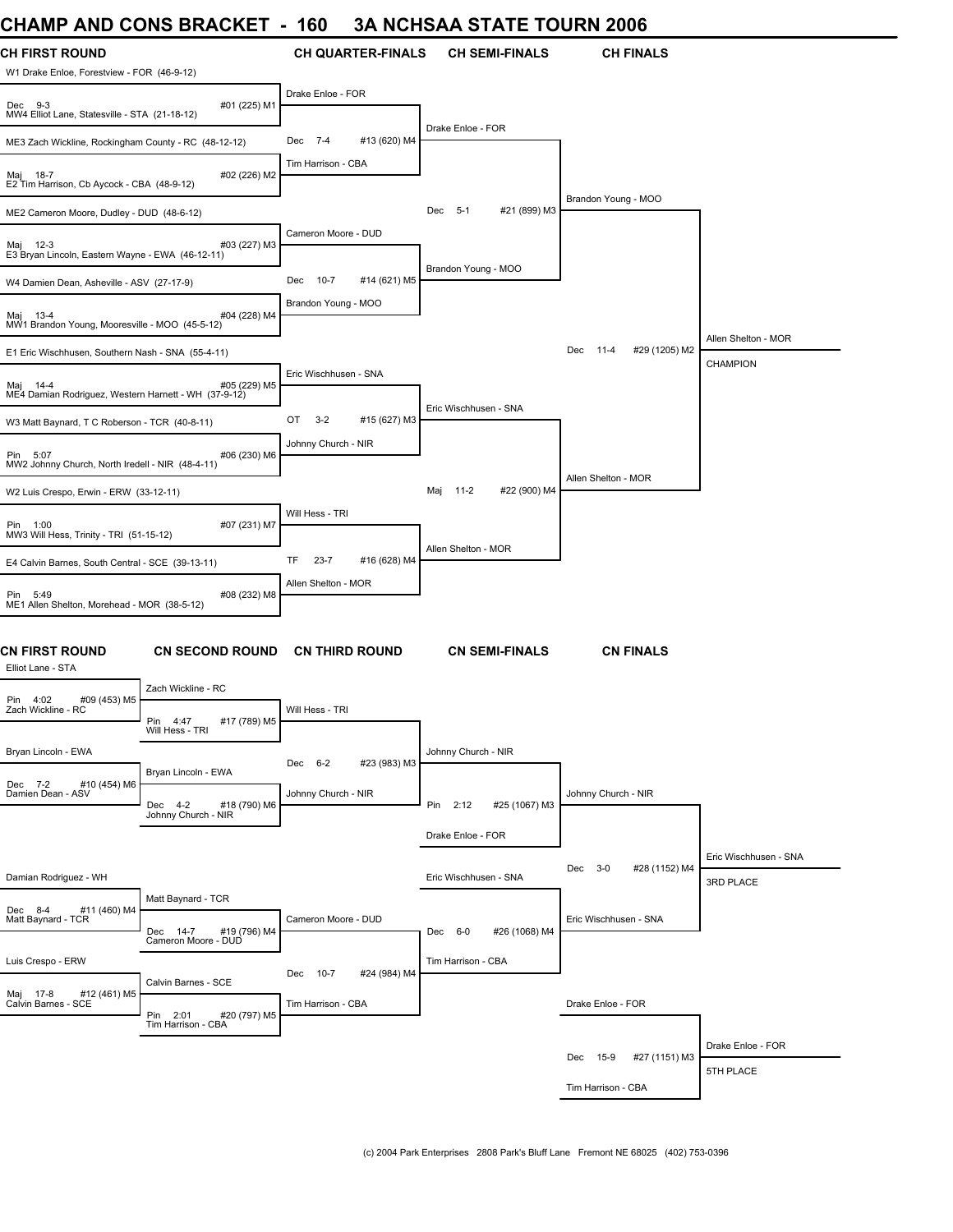### **CHAMP AND CONS BRACKET - 171 3A NCHSAA STATE TOURN 2006**

| UNAIWIP ANU UUNJ DRAUNE I                                                                |                        | - 171                              |                          |                     |                       | JA NUNJAA JIAIE IUUKN ZUU0      |                                      |
|------------------------------------------------------------------------------------------|------------------------|------------------------------------|--------------------------|---------------------|-----------------------|---------------------------------|--------------------------------------|
| <b>CH FIRST ROUND</b><br>E1 Travis Turner, Eastern Wayne - EWA (61-3-12)                 |                        |                                    | <b>CH QUARTER-FINALS</b> |                     | <b>CH SEMI-FINALS</b> | <b>CH FINALS</b>                |                                      |
| Pin 0:41<br>W4 Patrick Ward, Erwin - ERW (27-15-10)                                      | #01 (249) M1           | Travis Turner - EWA                |                          |                     |                       |                                 |                                      |
| MW3 Nick Presnell, Southwestern Randolph - SWR (53-13-12)                                |                        | 3:43<br>Pin                        | #13 (629) M5             | Travis Turner - EWA |                       |                                 |                                      |
| Dec 7-3<br>ME2 Michael Ferguson, Western Harnett - WH (31-3-12)                          | #02 (250) M2           | Nick Presnell - SWR                |                          |                     |                       |                                 |                                      |
| MW2 Benton Patterson, Mooresville - MOO (36-10-12)                                       |                        |                                    |                          | Pin<br>3:50         | #21 (901) M5          | John Goodwin - SP               |                                      |
| Maj 18-7<br>ME3 Ben King, Eastern Alamance - EA (47-10-11)                               | #03 (251) M3           | Ben King - EA                      |                          |                     |                       |                                 |                                      |
| E4 James Krueger, White Oak - WOA (46-14-11)                                             |                        | Dec 9-4                            | #14 (635) M3             | John Goodwin - SP   |                       |                                 |                                      |
| TF 17-0<br>W1 John Goodwin, South Point - SP (56-2-11)                                   | #04 (252) M4           | John Goodwin - SP                  |                          |                     |                       |                                 |                                      |
| ME1 Cody Walton, Rockingham County - RC (51-7-12)                                        |                        |                                    |                          |                     |                       | Pin 1:13<br>#29 (1208) M2       | John Goodwin - SP<br><b>CHAMPION</b> |
| Pin 5:08<br>MW4 Ryan Champion, West Rowan - WRO (24-11-12)                               | #05 (253) M5           | Cody Walton - RC                   |                          |                     |                       |                                 |                                      |
| W3 Josh Burchfield, North Buncombe - NB (42-12-10)                                       |                        | 12-7<br>Dec                        | #15 (636) M4             | Cody Walton - RC    |                       |                                 |                                      |
| Forf 0:00<br>E2 Donnell Allen, Nash Central - NCE (28-6-12)                              | #06 (254) M6           | Josh Burchfield - NB               |                          |                     |                       |                                 |                                      |
| W2 Dylan Godfrey, St Stephens - STS (55-7-12)                                            |                        |                                    |                          | Dec 6-4             | #22 (907) M3          | Cody Walton - RC                |                                      |
| Мај<br>8-0<br>E3 Aaron Parsons, West Carteret - WCT (33-11-11)                           | #07 (255) M7           | Dylan Godfrey - STS                |                          |                     |                       |                                 |                                      |
| ME4 David Hopkins, Morehead - MOR (50-22-11)                                             |                        | Pin<br>3:56                        | #16 (637) M5             | Dylan Godfrey - STS |                       |                                 |                                      |
| Maj 15-4<br>MW1 Rob Claycomb, Ragsdale - RAG (51-8-11)                                   | #08 (256) M8           | Rob Claycomb - RAG                 |                          |                     |                       |                                 |                                      |
| CN FIRST ROUND<br>Patrick Ward - ERW                                                     | <b>CN SECOND ROUND</b> |                                    | <b>CN THIRD ROUND</b>    |                     | <b>CN SEMI-FINALS</b> | <b>CN FINALS</b>                |                                      |
| Michael Ferguson - WH<br>#09 (462) M6<br>Pin 2:26                                        |                        |                                    |                          |                     |                       |                                 |                                      |
| Michael Ferguson - WH<br>Dec 7-2<br>Rob Claycomb - RAG                                   | #17 (798) M6           | Rob Claycomb - RAG                 |                          |                     |                       |                                 |                                      |
| Benton Patterson - MOO                                                                   | Benton Patterson - MOO | Dec 8-6                            | #23 (985) M5             | Rob Claycomb - RAG  |                       |                                 |                                      |
| Dec 3-2 #10 (4<br>James Krueger - WOA<br>#10 (468) M4<br>Dec 5-2<br>Josh Burchfield - NB | #18 (804) M4           | Benton Patterson - MOO             |                          | Dec 8-6             | #25 (1069) M5         | Rob Claycomb - RAG              |                                      |
|                                                                                          |                        |                                    |                          | Travis Turner - EWA |                       |                                 |                                      |
| Ryan Champion - WRO                                                                      |                        |                                    |                          | Dylan Godfrey - STS |                       | Dec<br>$7 - 4$<br>#28 (1159) M3 | Dylan Godfrey - STS<br>3RD PLACE     |
| Ryan Champion - WRO<br>Forf 0:00<br>#11 (469) M5<br>Donnell Allen - NCE<br>Dec 8-7       | #19 (805) M5           | Ben King - EA                      |                          | Pin 3:34            | #26 (1075) M3         | Dylan Godfrey - STS             |                                      |
| Ben King - EA<br>Aaron Parsons - WCT                                                     |                        |                                    |                          | Ben King - EA       |                       |                                 |                                      |
| Aaron Parsons - WCT<br>Dec 8-3<br>#12 (470) M6<br>David Hopkins - MOR                    |                        | Dec<br>10-5<br>Nick Presnell - SWR | #24 (991) M3             |                     |                       | Travis Turner - EWA             |                                      |
| Pin 2:45<br>Nick Presnell - SWR                                                          | #20 (806) M6           |                                    |                          |                     |                       |                                 |                                      |
|                                                                                          |                        |                                    |                          |                     |                       | Pin<br>3:50<br>#27 (1153) M5    | Travis Turner - EWA                  |
|                                                                                          |                        |                                    |                          |                     |                       | Ben King - EA                   | 5TH PLACE                            |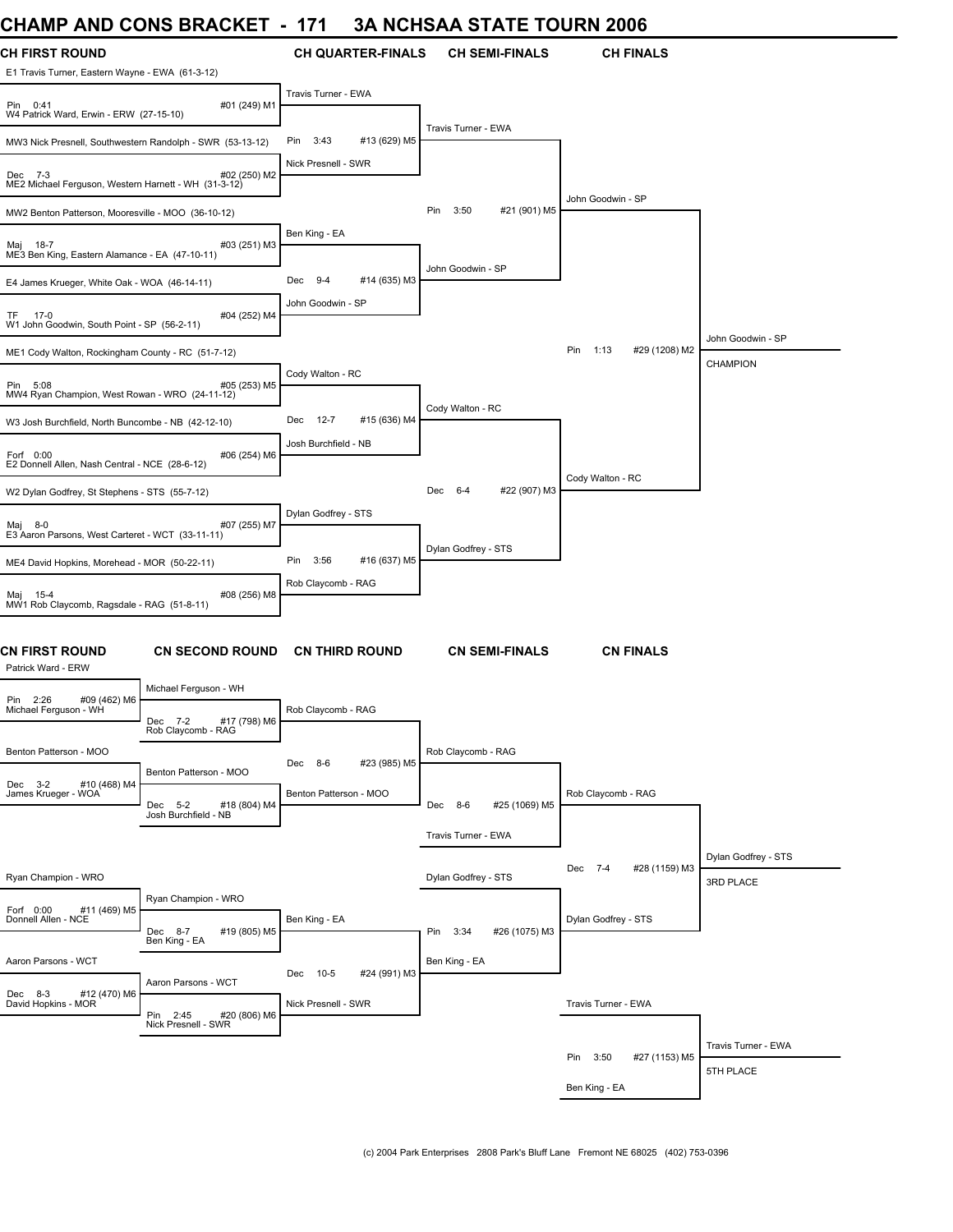#### **CHAMP AND CONS BRACKET - 189 3A NCHSAA STATE TOURN 2006**

| UNAIWIT ANU UUNJ DRAUNEI I                                         |                                              | - 107                  |                          |                        |                       | JA NUNJAA JIAIE IUUKN ZUUD   |                        |
|--------------------------------------------------------------------|----------------------------------------------|------------------------|--------------------------|------------------------|-----------------------|------------------------------|------------------------|
| <b>CH FIRST ROUND</b>                                              |                                              |                        | <b>CH QUARTER-FINALS</b> |                        | <b>CH SEMI-FINALS</b> | <b>CH FINALS</b>             |                        |
| W1 Cody Lowe, North Gaston - NG (59-1-12)                          |                                              |                        |                          |                        |                       |                              |                        |
|                                                                    |                                              | Cody Lowe - NG         |                          |                        |                       |                              |                        |
| Dec 8-4<br>E4 Joe Foster, White Oak - WOA (37-18-12)               | #01 (273) M1                                 |                        |                          |                        |                       |                              |                        |
|                                                                    |                                              | 3:13<br>Pin            | #13 (643) M3             | Cody Lowe - NG         |                       |                              |                        |
| MW3 Jake Spears, Northwest Cabbarus - NWC (56-11-12)               |                                              |                        |                          |                        |                       |                              |                        |
| Pin 5:51                                                           | #02 (274) M2                                 | Jake Spears - NWC      |                          |                        |                       |                              |                        |
| ME2 David Lamb, Williams - WIL (28-7-12)                           |                                              |                        |                          |                        |                       | Cody Lowe - NG               |                        |
| MW2 Nick Herr, Southeast Guilford - SEG (30-8-12)                  |                                              |                        |                          | $6 - 5$<br>Dec         | #21 (908) M4          |                              |                        |
|                                                                    |                                              | Nick Herr - SEG        |                          |                        |                       |                              |                        |
| Pin 3:10<br>ME3 Charlie Friddle, Southern Alamance - SA (36-10-12) | #03 (275) M3                                 |                        |                          |                        |                       |                              |                        |
|                                                                    |                                              | Pin<br>5:35            | #14 (644) M4             | Michael Taylor - DHC   |                       |                              |                        |
| W4 Ryan Skibo, Kings Mountain - KM (28-9-12)                       |                                              |                        |                          |                        |                       |                              |                        |
| Pin 4:29                                                           | #04 (276) M4                                 | Michael Taylor - DHC   |                          |                        |                       |                              |                        |
| E1 Michael Taylor, Dh Conley - DHC (43-3-12)                       |                                              |                        |                          |                        |                       |                              | Mitchell Porter - GC   |
| MW1 Josh Moore, Eastern Randolph - ERA (21-4-12)                   |                                              |                        |                          |                        |                       | 5:23<br>#29 (1211) M2<br>Pin |                        |
|                                                                    |                                              | Josh Moore - ERA       |                          |                        |                       |                              | <b>CHAMPION</b>        |
| Dec 13-9<br>ME4 Adam Caudill, South Granville - SG (26-21-10)      | #05 (277) M5                                 |                        |                          |                        |                       |                              |                        |
| E3 Ken Roberts, Havelock - HAV (42-18-12)                          |                                              | Pin<br>1:08            | #15 (645) M5             | Travis Krogman - STS   |                       |                              |                        |
|                                                                    |                                              | Travis Krogman - STS   |                          |                        |                       |                              |                        |
| Pin 2:24                                                           | #06 (278) M6                                 |                        |                          |                        |                       |                              |                        |
| W2 Travis Krogman, St Stephens - STS (55-4-12)                     |                                              |                        |                          |                        |                       | Mitchell Porter - GC         |                        |
| E2 Brandon Mcdonald, Rocky Mount - RMT (28-6-12)                   |                                              |                        |                          | TF<br>$15-0$           | #22 (909) M5          |                              |                        |
|                                                                    |                                              | Brandon Mcdonald - RMT |                          |                        |                       |                              |                        |
| Pin 2:54<br>W3 Jake Lance, Enka - ENK (51-11-11)                   | #07 (279) M7                                 |                        |                          |                        |                       |                              |                        |
| MW4 David Serrano, Southwestern Randolph - SWR (40-16-12)          |                                              | TF<br>19-4             | #16 (651) M3             | Mitchell Porter - GC   |                       |                              |                        |
|                                                                    |                                              | Mitchell Porter - GC   |                          |                        |                       |                              |                        |
| Maj 11-0<br>ME1 Mitchell Porter, Gray's Creek - GC (53-1-12)       | #08 (280) M8                                 |                        |                          |                        |                       |                              |                        |
|                                                                    |                                              |                        |                          |                        |                       |                              |                        |
|                                                                    |                                              |                        |                          |                        |                       |                              |                        |
| <b>CN FIRST ROUND</b>                                              | <b>CN SECOND ROUND</b>                       |                        | <b>CN THIRD ROUND</b>    |                        | <b>CN SEMI-FINALS</b> | <b>CN FINALS</b>             |                        |
| Joe Foster - WOA                                                   |                                              |                        |                          |                        |                       |                              |                        |
| Pin 2:44<br>#09 (476) M4                                           | David Lamb - WIL                             |                        |                          |                        |                       |                              |                        |
| David Lamb - WIL                                                   | Mai 12-1<br>#17 (812) M4                     | Brandon Mcdonald - RMT |                          |                        |                       |                              |                        |
|                                                                    | Brandon Mcdonald - RMT                       |                        |                          |                        |                       |                              |                        |
| Charlie Friddle - SA                                               |                                              | Pin<br>1:36            | #23 (992) M4             | Brandon Mcdonald - RMT |                       |                              |                        |
| Dec 6-1<br>#10 (477) M5                                            | Ryan Skibo - KM                              |                        |                          |                        |                       |                              |                        |
| Ryan Skibo - KM                                                    | Pin 4:12<br>#18 (813) M5                     | Josh Moore - ERA       |                          | Pin 4:09               | #25 (1076) M4         | Michael Taylor - DHC         |                        |
|                                                                    | Josh Moore - ERA                             |                        |                          |                        |                       |                              |                        |
|                                                                    |                                              |                        |                          | Michael Taylor - DHC   |                       |                              |                        |
|                                                                    |                                              |                        |                          |                        |                       |                              | Michael Taylor - DHC   |
| Adam Caudill - SG                                                  |                                              |                        |                          | Travis Krogman - STS   |                       | #28 (1161) M5<br>Dec<br>6-4  | 3RD PLACE              |
|                                                                    | Ken Roberts - HAV                            |                        |                          |                        |                       |                              |                        |
| #11 (478) M6<br>Pin 2:45<br>Ken Roberts - HAV                      |                                              | Ken Roberts - HAV      |                          |                        |                       | Travis Krogman - STS         |                        |
|                                                                    | Dec 8-2<br>#19 (814) M6<br>Nick Herr - SEG   |                        |                          | Dec 9-6                | #26 (1077) M5         |                              |                        |
| Jake Lance - ENK                                                   |                                              |                        |                          | Jake Spears - NWC      |                       |                              |                        |
|                                                                    | David Serrano - SWR                          | Dec 5-2                | #24 (993) M5             |                        |                       |                              |                        |
| Dec 7-6<br>#12 (484) M4<br>David Serrano - SWR                     |                                              | Jake Spears - NWC      |                          |                        |                       | Brandon Mcdonald - RMT       |                        |
|                                                                    | #20 (820) M4<br>Dec 3-1<br>Jake Spears - NWC |                        |                          |                        |                       |                              |                        |
|                                                                    |                                              |                        |                          |                        |                       |                              | Brandon Mcdonald - RMT |
|                                                                    |                                              |                        |                          |                        |                       | Pin 1:55<br>#27 (1160) M4    |                        |
|                                                                    |                                              |                        |                          |                        |                       | Jake Spears - NWC            | 5TH PLACE              |
|                                                                    |                                              |                        |                          |                        |                       |                              |                        |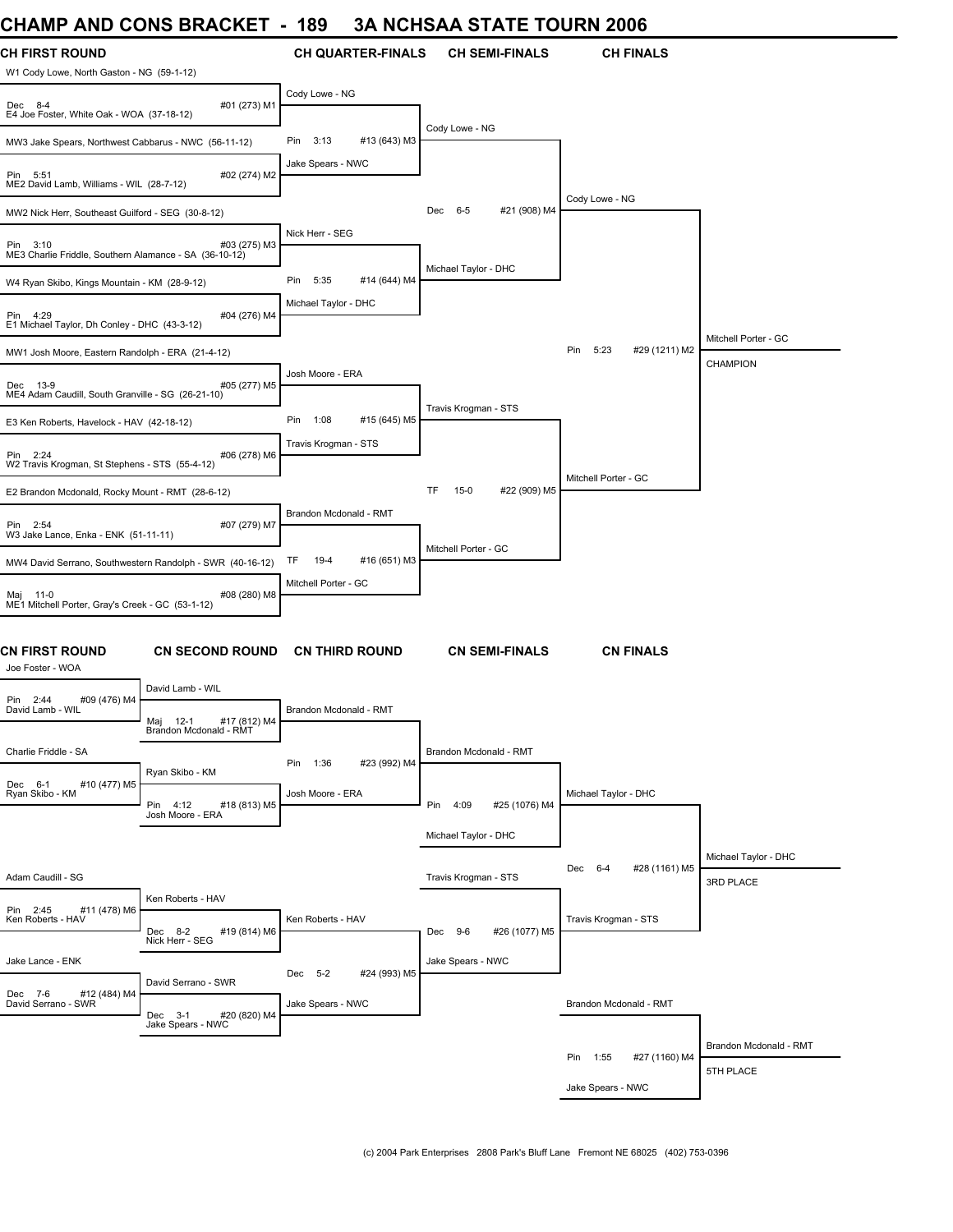#### **CHAMP AND CONS BRACKET - 215 3A NCHSAA STATE TOURN 2006**

| UIAME AND CONS DIVACILI                                                        |                                                   | 4 I J                         | <u>JA NUHJAA JI ATE TUUNN 2000</u> |                                 |                       |
|--------------------------------------------------------------------------------|---------------------------------------------------|-------------------------------|------------------------------------|---------------------------------|-----------------------|
| CH FIRST ROUND<br>MW1 Chip Reed, Glenn - GLE (38-0-12)                         |                                                   | <b>CH QUARTER-FINALS</b>      | <b>CH SEMI-FINALS</b>              | <b>CH FINALS</b>                |                       |
| #01 (297) M1<br>Pin 3:59<br>E4 Billy O'neal, West Carteret - WCT (24-12-12)    |                                                   | Chip Reed - GLE               |                                    |                                 |                       |
| W3 Patrick Nelson, Waddell - WAD (22-5-11)                                     |                                                   | $13-3$<br>#13 (652) M4<br>Мај | Chip Reed - GLE                    |                                 |                       |
| #02 (298) M2<br>Pin<br>1:40<br>ME2 Charles Smith, Triton - TRT (41-7-11)       |                                                   | Charles Smith - TRT           |                                    |                                 |                       |
| W2 Jesse Mcfarland, R S Central - RSC (29-20-10)                               |                                                   |                               | Dec 3-0<br>#21 (915) M3            | Chip Reed - GLE                 |                       |
| #03 (299) M3<br>Pin 1:51<br>ME3 Micah Stanfield, Morehead - MOR (30-19-10)     |                                                   | Jesse Mcfarland - RSC         |                                    |                                 |                       |
| MW4 Antwain Mackey, Parkwood - PKW (20-10-12)                                  |                                                   | 16-6<br>#14 (653) M5<br>Maj   | Brandon Johnson - EWA              |                                 |                       |
| Forf 0:00<br>E1 Brandon Johnson, Eastern Wayne - EWA (58-7-11)                 | #04 (300) M4                                      | Brandon Johnson - EWA         |                                    |                                 |                       |
| ME1 Joe Wood, Union Pines - UP (52-20-12)                                      |                                                   |                               |                                    | $5 - 0$<br>#29 (1214) M2<br>Dec | Chip Reed - GLE       |
| #05 (301) M5<br>Pin 5:41<br>W4 Michael Mcdonald, T C Roberson - TCR (28-20-12) |                                                   | Joe Wood - UP                 |                                    |                                 | <b>CHAMPION</b>       |
|                                                                                |                                                   | Dec 7-1<br>#15 (659) M3       | Gerald Lawrence - WAS              |                                 |                       |
| MW3 Justin Ingram, Ragsdale - RAG (48-14-12)<br>#06 (302) M6<br>Dec 3-2        |                                                   | Gerald Lawrence - WAS         |                                    |                                 |                       |
| E2 Gerald Lawrence, Washington - WAS (35-2-12)                                 |                                                   |                               |                                    | Gerald Lawrence - WAS           |                       |
| MW2 Adawi Revels, North Iredell - NIR (38-7-12)                                |                                                   |                               | Dec 6-1<br>#22 (916) M4            |                                 |                       |
| #07 (303) M7<br>Pin 1:50<br>E3 Anthony Geckeler, White Oak - WOA (28-15-12)    |                                                   | Adawi Revels - NIR            | Adawi Revels - NIR                 |                                 |                       |
| ME4 Josh Pless, Western Guilford - WG (13-10-10)                               |                                                   | Dec 2-1<br>#16 (660) M4       |                                    |                                 |                       |
| Pin 2:47<br>#08 (304) M8<br>W1 Zack Klutz, Enka - ENK (48-7-12)                |                                                   | Zack Klutz - ENK              |                                    |                                 |                       |
| CN FIRST ROUND<br>Billy O'neal - WCT                                           | <b>CN SECOND ROUND</b>                            | <b>CN THIRD ROUND</b>         | <b>CN SEMI-FINALS</b>              | <b>CN FINALS</b>                |                       |
| #09 (485) M5<br>Pin 3:52                                                       | Billy O'neal - WCT                                |                               |                                    |                                 |                       |
| Patrick Nelson - WAD                                                           | Pin<br>2:47<br>#17 (821) M5<br>Zack Klutz - ENK   | Billy O'neal - WCT            |                                    |                                 |                       |
| Micah Stanfield - MOR                                                          |                                                   | #23 (999) M3<br>2:28<br>Pin   | Billy O'neal - WCT                 |                                 |                       |
| Forf 0:00<br>#10 (486) M6<br>Antwain Mackey - PKW                              | Micah Stanfield - MOR<br>Pin 4:29<br>#18 (822) M6 | Micah Stanfield - MOR         | Dec 9-3<br>#25 (1083) M3           | Brandon Johnson - EWA           |                       |
|                                                                                | Joe Wood - UP                                     |                               |                                    |                                 |                       |
|                                                                                |                                                   |                               | Brandon Johnson - EWA              |                                 | Brandon Johnson - EWA |
| Michael Mcdonald - TCR                                                         |                                                   |                               | Adawi Revels - NIR                 | #28 (1168) M4<br>Dec<br>11-6    | 3RD PLACE             |
| Pin 4:25<br>#11 (492) M4<br>Justin Ingram - RAG                                | Justin Ingram - RAG<br>#19 (828) M4<br>Dec 7-2    | Justin Ingram - RAG           | Dec 6-5<br>#26 (1084) M4           | Adawi Revels - NIR              |                       |
| Anthony Geckeler - WOA                                                         | Jesse Mcfarland - RSC                             |                               | Charles Smith - TRT                |                                 |                       |
|                                                                                | Josh Pless - WG                                   | OT<br>$3-1$<br>#24 (1000) M4  |                                    |                                 |                       |
| Pin 3:43<br>#12 (493) M5<br>Josh Pless - WG                                    | Pin 1:30<br>#20 (829) M5<br>Charles Smith - TRT   | Charles Smith - TRT           |                                    | Billy O'neal - WCT              |                       |
|                                                                                |                                                   |                               |                                    |                                 | Charles Smith - TRT   |
|                                                                                |                                                   |                               |                                    | #27 (1167) M3<br>Dec 6-3        | 5TH PLACE             |
|                                                                                |                                                   |                               |                                    | Charles Smith - TRT             |                       |
|                                                                                |                                                   |                               |                                    |                                 |                       |